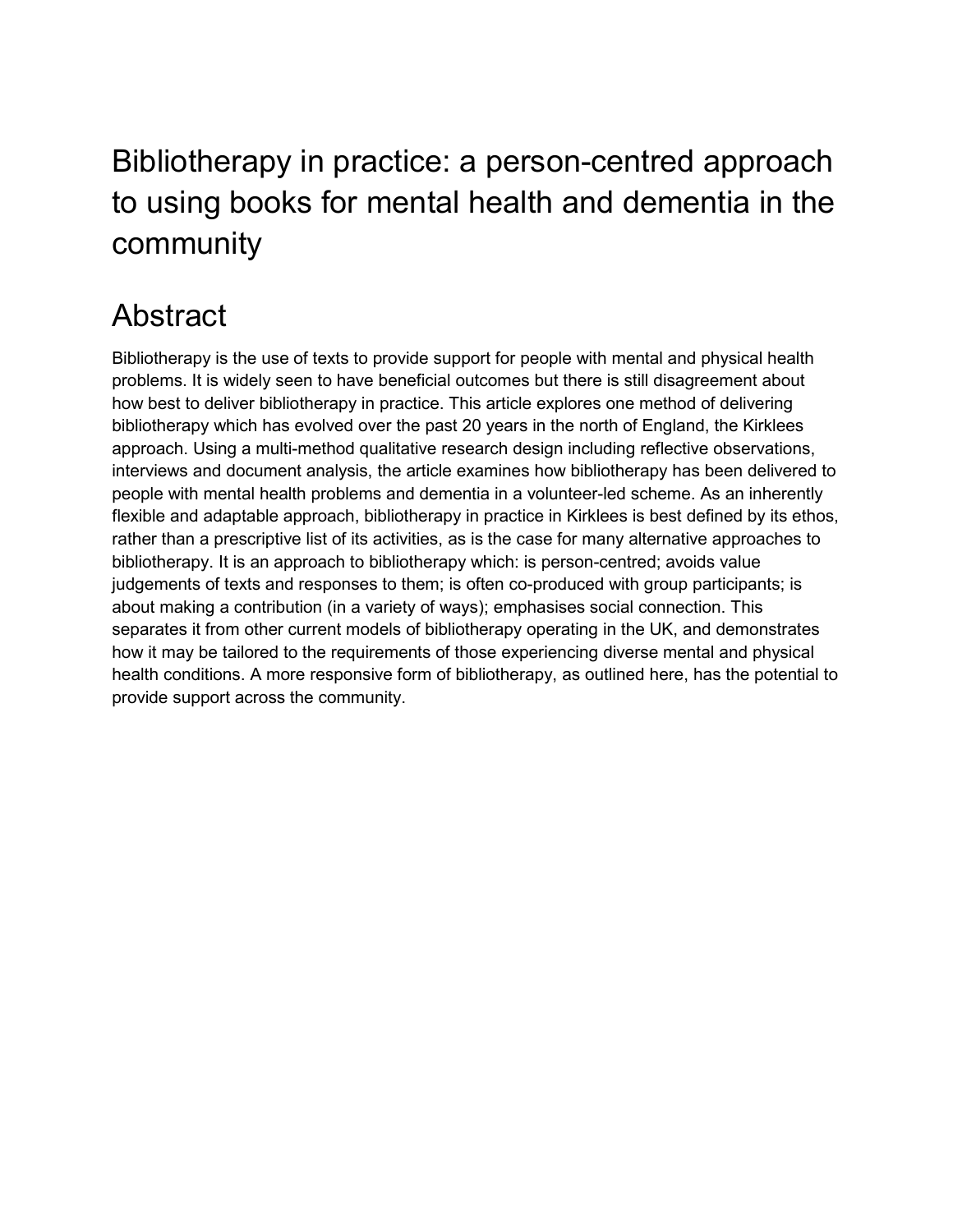# Bibliotherapy in practice: a personcentred approach to using books for mental health and dementia in the community

### Introduction

Bibliotherapy is a widely-used intervention, which aims to help people with mental health conditions to access texts that will support them and provide insight, guidance or reassurance. Though widely used, it is not well defined: the texts used in different bibliotherapy contexts vary, and include self-help materials, fiction and poetry. Approaches to selecting the texts are also diverse: often self-help materials are selected by clinically-trained professionals with a background in psychiatry, and lists of suitable fiction and poetry are available from scholars of English literature, librarians and readers themselves. Bibliotherapy is delivered in groups or with individuals on a one-to-one basis, and approaches to working with texts are also wide-ranging.

This means that although bibliotherapy is spoken of as if it is one thing, in practice, it is not, and although the general premise - that solace can be found in books - is broadly agreed, highquality evidence of effectiveness of different models and delivery in practice is still limited. [1](#page-2-0) This article explores bibliotherapy in one context: the West Yorkshire community of Kirklees. Kirklees, a metropolitan borough in the north of England, has a 20 year history of using bibliotherapy with people in the community, though how this has been implemented has varied over this time period. This article focuses primarily on current activity which caters for individuals with mental health conditions or dementia. Evaluation work has previously captured important aspects of how bibliotherapy schemes operate in Kirklees; this article investigates what makes this approach to bibliotherapy different to other models, with the aim of providing insights for others undertaking bibliotherapy, or those interested in thinking about the therapeutic value of books and reading.

#### Bibliotherapy: current practices

Bibliotherapy is the use of books to help people to improve their mental health and well-being.<sup>[2](#page-2-1)</sup> These texts can be informational, educational, or imaginative literature, e.g. fiction and poetry. Bibliotherapy has a long and international history, which is well documented elsewhere.<sup>[3](#page-2-2)</sup> The approach to bibliotherapy varies depending on the type of text used. Since 2001, many UK public libraries have operated programmes offering self-help type resources to connect readers with information about mental health conditions.<sup>[4](#page-2-3)</sup> Much previous research on bibliotherapy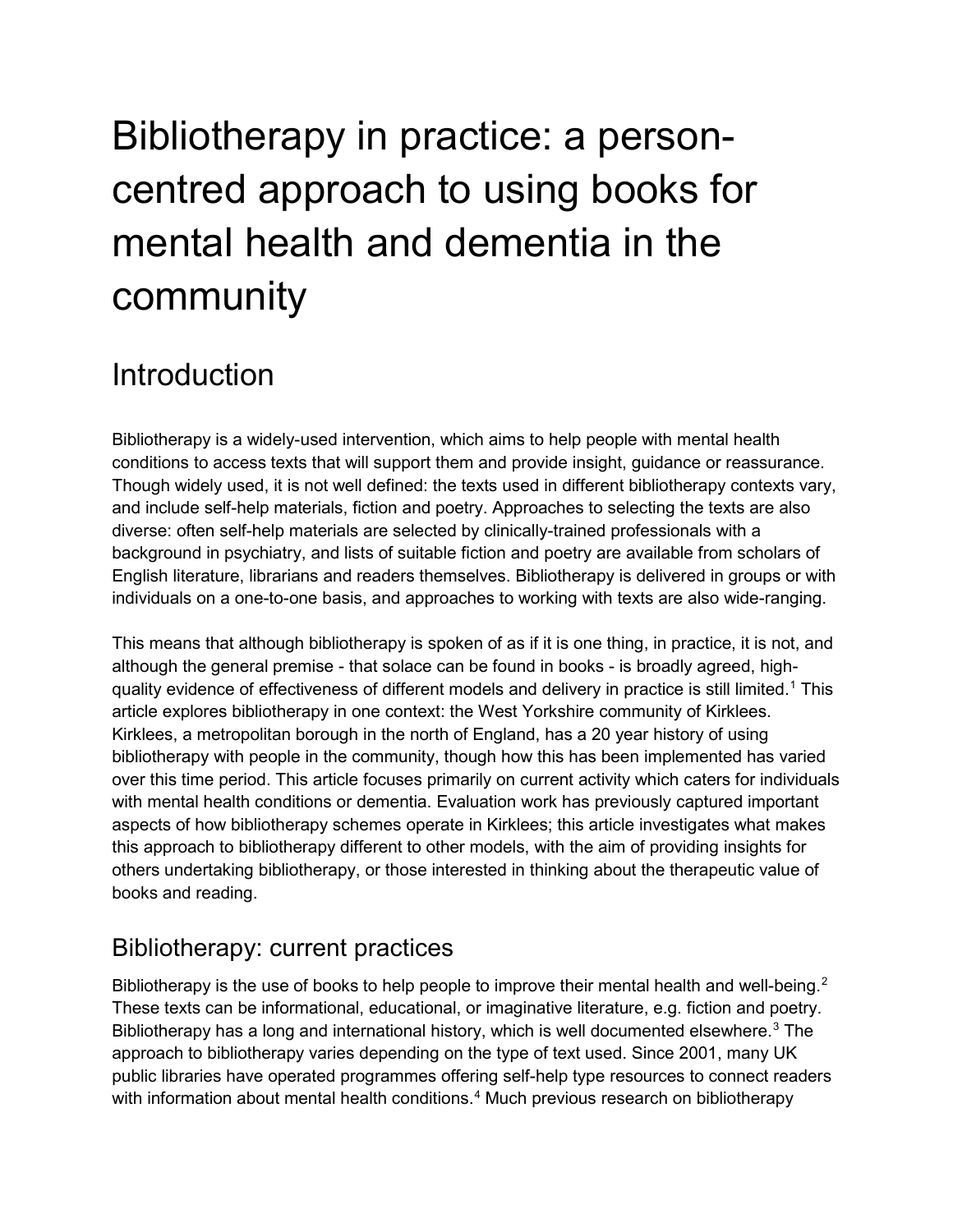focuses on establishing the effectiveness of these resources on symptoms of diagnosable mental health or physical health problems. This widely-used model is popular because it is simple to deliver. Readers can be recommended titles via their GP or can self-refer and access texts recommended by mental health professionals, which often deliver a form of cognitivebehavioural therapy (CBT)-based support for diagnosed mental health conditions.

Schemes working with fiction and poetry are becoming increasingly common, though still not delivered at scale across the UK. Often these schemes work with groups of people rather than an individual reader. As interest has increased, there has been some evaluation of the effectiveness of these initiatives, though this has often been conducted by those closely involved (and therefore invested) in the schemes.<sup>[5](#page-2-4)</sup> Previous research has established that reading has the potential to be relaxing, transportive and escapist.<sup>[6](#page-2-5)</sup> It can also facilitate an emotional connection between reader and text.<sup>[7](#page-2-6)</sup> In a group setting, the relationship between the group members also has a role to play in establishing therapeutic outcomes.<sup>[8](#page-2-7)</sup> Increased confidence and social inclusion have also been reported as outcomes.<sup>[9](#page-2-8)</sup>

<span id="page-2-2"></span><span id="page-2-1"></span><span id="page-2-0"></span>One approach, led by The Reader organisation in Liverpool, has a specific 'Shared Reading' model that works with people to increase their appreciation of classic fiction and poetry. This has spread throughout the world (including Australia, Scandinavia and North America), and its popularity is important to acknowledge. Originally working with people with mental health problems, they now also work with people with dementia.<sup>[10](#page-2-9)</sup> The Reader predominantly use literary work that they refer to as 'great literature', for instance George Eliot, Doris Lessing, Jane Austin, William Shakespeare and Charles Dickens.<sup>[11](#page-2-10)</sup> With its basis in English and education, The Reader place value judgements on fiction and poetry with which not all may agree, and which represents an important difference from the Kirklees approach described below.

<span id="page-2-5"></span><span id="page-2-4"></span><span id="page-2-3"></span>As most bibliotherapy activities focus on the use of written text, whether in the form of novels, poetry or self-help books, research into the use of alternative forms of 'text' is limited. In recent years, however, there has been a growing interest in the use of graphic novels and comics as a mode of bibliotherapy. Research has shown that comics can provide a sense of companionship, reassurance and recognition through the realisation that others are dealing with the same issues, making the format potentially valuable as a bibliotherapy resource.<sup>[12](#page-3-0)</sup> A further development in recent years is the growing use of technological solutions to support the delivery of bibliotherapy.<sup>[13](#page-3-1)</sup>

<span id="page-2-10"></span><span id="page-2-9"></span><span id="page-2-8"></span><span id="page-2-7"></span><span id="page-2-6"></span>Most commonly, bibliotherapy schemes are designed to support people with mental health problems. Some groups are designed exclusively for individuals who are receiving medical/healthcare support for mental health conditions, for example on psychiatric wards<sup>[14](#page-3-2)</sup> or in other health care settings.<sup>[15](#page-3-3)</sup> In other cases, bibliotherapy groups take place in a community setting and may include people with a diagnosed mental health condition, but also those without a medical diagnosis (or who do not wish to disclose a diagnosis), or who are experiencing more general wellbeing-related concerns.[16](#page-3-4)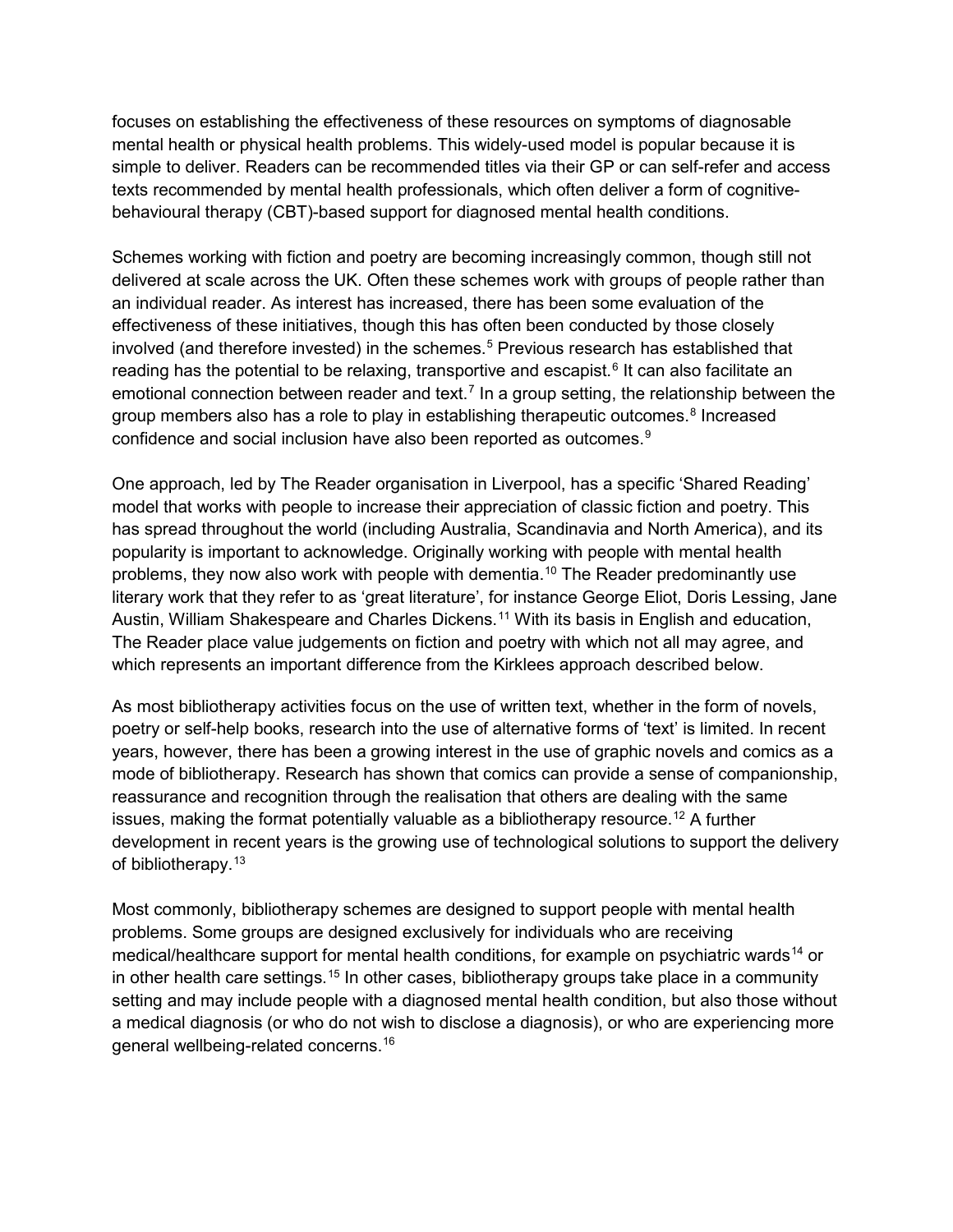<span id="page-3-3"></span><span id="page-3-2"></span><span id="page-3-1"></span><span id="page-3-0"></span>In recent years, there has been increasing awareness of the value of creative arts practice in dementia,<sup>[17](#page-3-5)</sup> and as a result, growing interest in expanding bibliotherapy services to engage with people living with dementia. The Book Well Program in Australia is based on The Reader's Shared Reading model. The concept of Book Well groups has been adapted for people with dementia by including shorter, stand-alone texts and poetry chosen to assist with dementiarelated issues. The texts are usually printed in larger font to allow participants to read along and the facilitator speaks more slowly and loudly, taking time to describe pieces in the story that need explanation. The sessions for groups catering for people with dementia are usually shorter than other sessions. An evaluation of this programme in 2010 found that reading aloud could have positive wellbeing effects as well as improving communication and recall.<sup>[18](#page-3-6)</sup> A further evaluation in 2012 found that the programme had a positive effect on participants by offering an improved type of social activity where they could connect with each other in different ways and provided positive mental health benefits.[19](#page-3-7)

<span id="page-3-9"></span><span id="page-3-8"></span><span id="page-3-7"></span><span id="page-3-6"></span><span id="page-3-5"></span><span id="page-3-4"></span>Genuis<sup>[20](#page-3-8)</sup> conducted research into a read-aloud bibliotherapy group for elderly people, including some with dementia in British Columbia, Canada. She found cognitive benefits of participation for people with dementia as they conveyed that they understood the meaning of passages read aloud and expressed that they were reminded of previously forgotten memories.

<span id="page-3-12"></span><span id="page-3-11"></span><span id="page-3-10"></span>These examples show that approaches to bibliotherapy are diverse, and vary in style for people living with mental health problems or dementia. As a complex intervention with many variables,  $21$  establishing effectiveness of bibliotherapy is difficult, but there is some evidence that suggests that bibliotherapy has a positive impact on those who engage with this practice.<sup>[22](#page-3-10)</sup> However, most current approaches to bibliotherapy take the text, or addressing the symptoms of a mental health problem, as the starting point for considering the relationship between the text and the reader. Here, we explore a different approach to bibliotherapy which takes a more person-centred focus to connecting readers and texts.

#### <span id="page-3-15"></span><span id="page-3-14"></span><span id="page-3-13"></span>Bibliotherapy in Kirklees

<span id="page-3-18"></span><span id="page-3-17"></span><span id="page-3-16"></span>Bibliotherapy schemes began operating in Kirklees and, initially in Calderdale (a neighbouring borough, though this was short-lived) in 2000, with the appointment of three part-time dedicated bibliotherapists employed within the public library service. Their backgrounds and previous experience were diverse – social work, education and librarianship – but they all shared a passion for connecting people with texts. These bibliotherapists ran group sessions and one-toone appointments focused around getting people to engage with books, under the banner of RAYS, the 'reading and you scheme'. The three bibliotherapists worked closely together, refining their approach and sharing ideas about what worked in practice; they stopped working with individuals and worked more with groups so that they had a greater impact in the time available.

<span id="page-3-23"></span><span id="page-3-22"></span><span id="page-3-21"></span><span id="page-3-20"></span><span id="page-3-19"></span>Over time, there was change in the team as some members retired and others came on board. In 2009, there was an attempt to spread the approach across the UK, with the online publication of the bibliotherapy toolkit, $23$  a short booklet of writing from group participants, and a national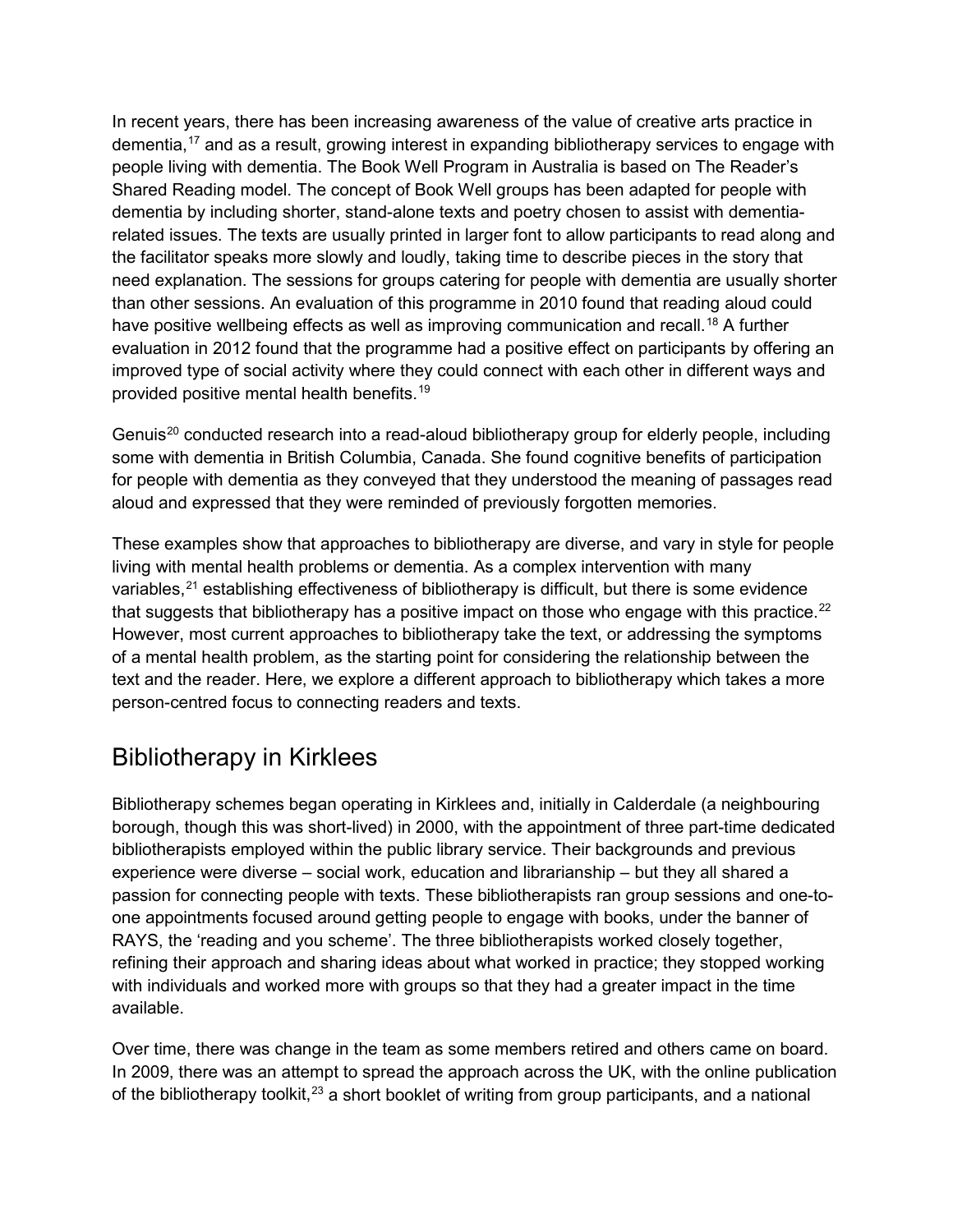<span id="page-4-1"></span><span id="page-4-0"></span>conference. As part of ongoing efforts to establish an evidence base around bibliotherapy, the bibliotherapists participated in several research and evaluative projects, which aimed to support the continuation of the service.<sup>[24](#page-3-12)</sup> Kirklees public library service was innovative in being the only public library service in the UK to employ bibliotherapists with a specific remit to deliver group sessions on an ongoing basis; in 2016 this role was dissolved and it became part of Kirklees librarians' outreach work to deliver bibliotherapy sessions. This was predominantly in a sixsession group model, rather than on an ongoing basis.

<span id="page-4-6"></span><span id="page-4-5"></span><span id="page-4-4"></span><span id="page-4-3"></span><span id="page-4-2"></span>One of the bibliotherapists previously employed by the public library service took the established materials and ethos, and set up a training company, Words for Wellbeing, which aims to further spread the approach. Around the same time, Third Sector Leaders Kirklees, an organisation which manages a number of volunteer schemes, applied for funding to run a bibliotherapy scheme using fiction, poetry and other creative resources for people with mental health problems and people with dementia, using a volunteer-led model. This funding application was successful, and in 2018, this scheme, Words in Mind, started to offer bibliotherapy sessions in Kirklees.

Words in Mind can be seen to have evolved from this shared history of bibliotherapy across the district and works alongside the library service. The Words in Mind scheme is delivered by volunteers and sessional workers, who are trained to run bibliotherapy groups for people with dementia and/or people with mental health problems around Kirklees. Volunteers and sessional workers are trained by Words for Wellbeing, who deliver introductory training, as well as training accredited to level one of the UK qualifications framework. The Words in Mind project manager also provides training and support to volunteers, including Dementia Friends training.

At time of writing, groups are run in various locations: NHS care settings including an inpatient rehabilitation unit for people with severe mental health problems; community centres; residential care homes; public libraries; in partnership with organisations that support recovery from mental health problems including as part of the Recovery College; and as part of established groups such as a group for people with young onset dementia. All are delivered by one or two facilitators, who lead each group.

This means that the Words in Mind approach is allied to, and draws on, the previous approach to bibliotherapy in Kirklees. Unlike other approaches to bibliotherapy, which emerged from an English literature/ education ethos, or from a healthcare setting, the Kirklees approach takes a more open and diverse stance in response to the question: what is bibliotherapy? The Kirklees approach is markedly different from models such as Shared Reading, for example, which places strong emphasis on the importance of written texts, rarely drawing on visual imagery or song. Instead, the Kirklees approach is more focused on using resources in diverse forms to engage people with words.

This article aims to outline the aspects of the Kirklees approach that differentiate it from other ways of working with fiction and poetry for mental health support and dementia, drawing on data collected as part of a wider evaluation of the Words in Mind scheme, supported by previous research conducted in Kirklees.<sup>[25](#page-3-13)</sup> This article does not aim to establish the effectiveness of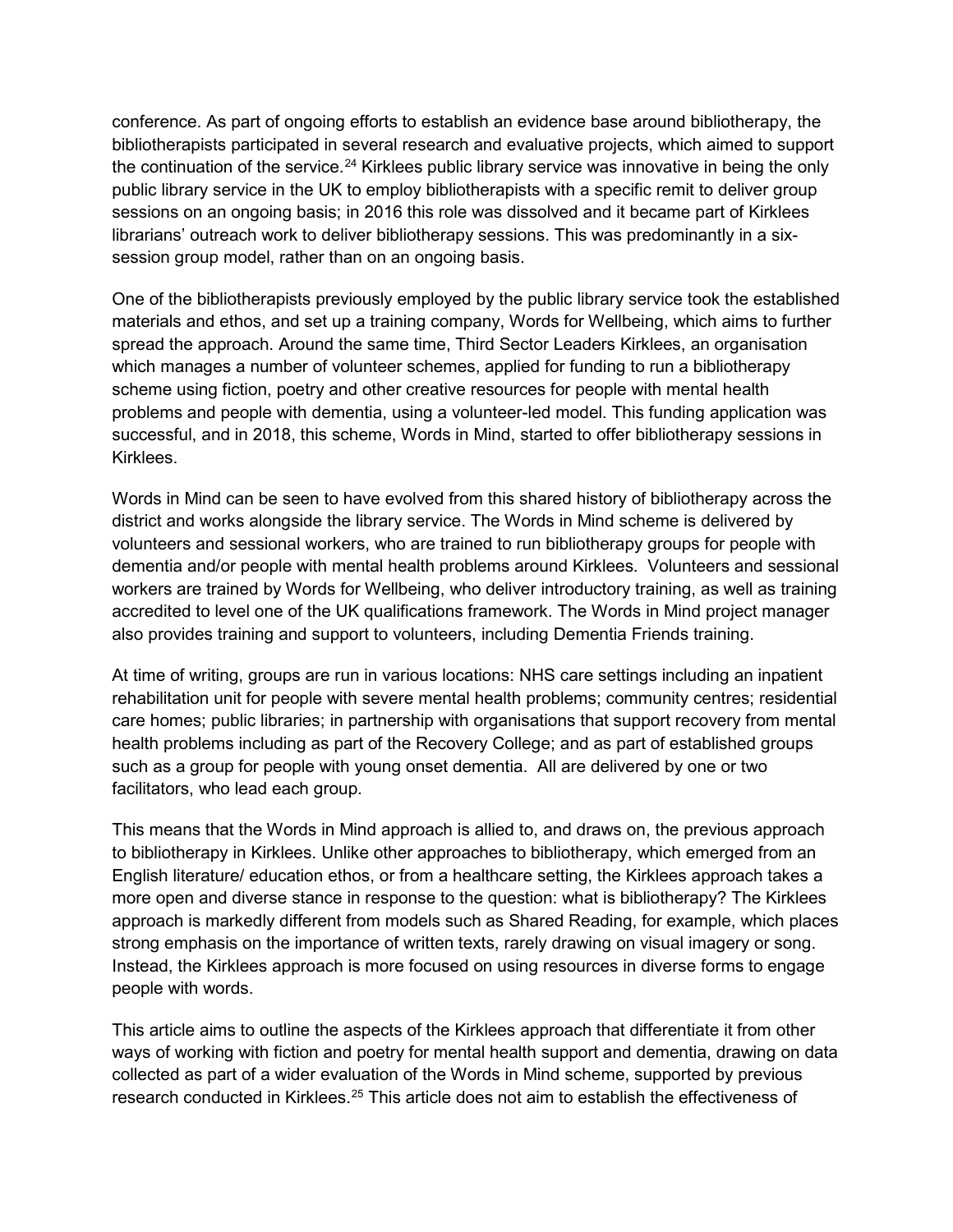bibliotherapy, but by surfacing the underpinning assumptions of the Kirklees approach, we elucidate the ways in which it is enacted in practice, demonstrating how the evolution of this model has led to important insights into bibliotherapy as a relational practice which have not previously been shared or theorised. Recognising this relationality is important is because it is fundamentally overlooked in other theorisations of bibliotherapy, which sometimes focus on 'what the text does' rather than the relationship between text and reader.

# Methodology

The aims of the research, to understand the delivery of bibliotherapy in practice in Kirklees and to theorise its underpinning principles, meant that a multi-method qualitative approach, aligned to an ethnographic methodology was appropriate. Building on the anthropological tradition of long-term immersion in a setting, short-term ethnography<sup>[26](#page-3-14)</sup> has become an established method of gaining rich data about a setting through observation, description and analysis, $27$  particularly in healthcare settings. $^{28}$  $^{28}$  $^{28}$  This is partly a pragmatic research design, but one that has the potential to produce important insights into specific phenomena.[29](#page-3-17)

#### Data collection

Data were collected via reflective observations of the groups, interviews with relevant stakeholders and gathering of relevant materials - brief email reflections, examples of promotional materials for different groups, session plans, lists of resources, plus creative writing produced within groups/ by group members and shared with permission. To orientate ourselves to the implementation of the Kirklees approach, we also attended some group sessions with verbal permission from group facilitators and members, though these were not a formal method of data collection and are not included in the number of observations reported below.

The research was co-designed with volunteers and sessional workers who currently run bibliotherapy groups. In an initial three hour workshop, we discussed what outcomes they had already observed and thought might be valuable to group participants, and the difficulties of quantifying the complex emotional response to the literature used in the groups. This helped to clarify the appropriate methodological approach. At this point, we formally recruited the coresearchers into the study, providing information about involvement and providing the opportunity to opt out. No patients were involved in the design of this research.

Co-researchers were then asked to use an observation template to structure reflections on their experiences of running bibliotherapy groups. Between June 2019 and September 2019, seven volunteers completed twenty-one structured observations of their practice. The number of groups operating fluctuated during this time, as groups started up and others ended, depending on participant numbers and volunteer availability, but on average there were 39 groups (range: 31-47) extant at time of research. This means we were able to capture some longitudinal observation data, with repeated reflections written about a number of groups, and some more 'snapshot' observations of other groups.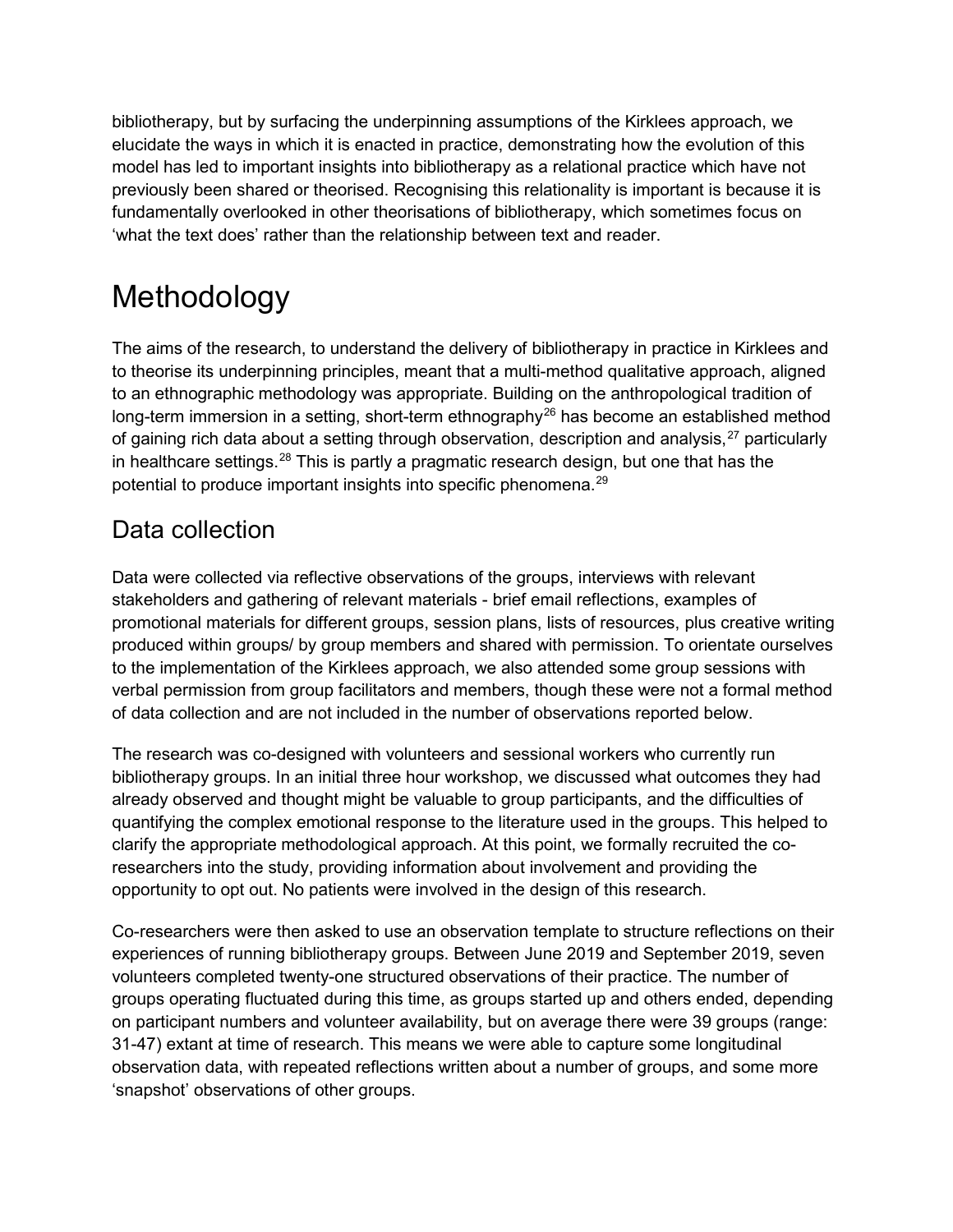Groups met weekly, fortnightly or monthly, and each group session lasted between one and two hours, in line with the needs of the group; this did not change as part of the research design. Group size varied from 1-2 participants, up to 15 in some sessions; the average was 6-8 people. Reflective observations were completed in an equal mix of groups delivered to people with mental health problems, those delivered to people with dementia, and more general community groups. All participants attend the groups voluntarily. The observation template was completed as soon as possible after the sessions, giving a detailed account, including outcomes for participants and practical challenges of delivering the sessions.

Throughout this three-month process, we worked with the co-researchers to reflect on their experiences of bibliotherapy as a group facilitator. Two further workshops were used to have a mid-point 'check-in' and finally to present remaining questions to co-researchers and share some preliminary themes in the data. This was to allow us to 'sense-check' our preliminary analysis and to clarify whether identified themes resonated with co-researchers. $30$ 

Alongside the reflective observation process and workshops, we also formally interviewed 15 stakeholders, including management staff from the co-ordinating organisation, sessional workers and volunteers, residential care home activity coordinators, public library staff, community centre managers and mental health organisation support workers. These stakeholders were recruited via the project manager, who identified them as having specific insights into one or more aspects of bibliotherapy in practice (training, delivery, management and co-ordination).

Around half of these interviews took place face-to-face, with seven conducted over the telephone. Interviews lasted 15-45 minutes, with most averaging around 30 minutes and all interviews were audio recorded and fully transcribed. Interviews were conducted using Kvale and Brinkman's<sup>[31](#page-3-19)</sup> principle of 'interviewing as a social practice', acknowledging the situated and relational nature of data gathered in this manner.

Gathering formal interview data helped to triangulate and add rigour to the structured observation process; asking diverse stakeholders about their experiences working in or alongside the Words in Mind bibliotherapy scheme allowed for some reflection on group members and texts, as well as directly addressing the question of what makes bibliotherapy different from other group activities such as art, creative writing or crafts.

#### Ethical considerations

Ethical approval for the research was granted by Lancaster University Faculty of Health and Medicine Research Ethics Committee. Data were managed in line with General Data Protection Regulations (GDPR). All participants gave informed consent to be interviewed. Co-researchers participated in a short training session (in the first workshop), in which we discussed and agreed the principles of ethical research. Structured reflective observations of practice were anonymised and no identifiable information was collected about group members. Information about the research was provided to all groups where a facilitator was conducting observations,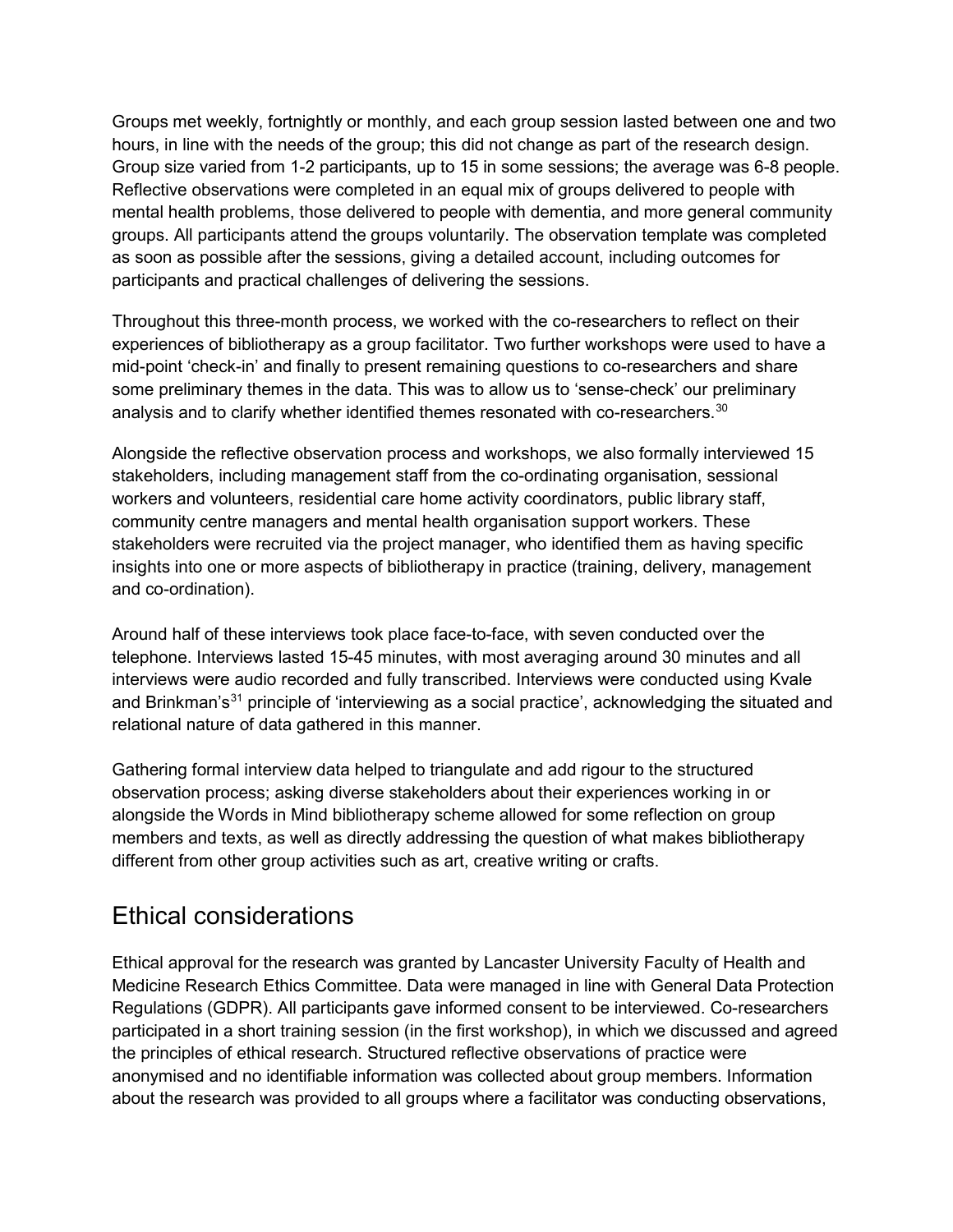to give them the opportunity to opt out of having any information at all recorded about their presence in the group. We did not receive any information from co-researchers about group members opting out.

#### Data analysis

Analysis was conducted using a data-driven constant comparison approach to foreground experience.<sup>[32](#page-3-20)</sup> Data were managed using NVivo 12 software and both authors analysed the data independently, before discussing preliminary themes and ideas. The different sources of data (observations, interview transcripts and materials) were also analysed separately, then brought together to identify commonalities and differences, using themes developed from the data and concepts from the literature as a sensitising framework.<sup>[33](#page-3-21)</sup> As stated, the initial themes were presented to co-researchers to sense-check before the analysis was completed. This enabled us to identify any missing themes that co-researchers thought were important to highlight, and confirmed that the preliminary themes reflected practice. The aim of an ethnographic approach is to go beyond describing and into theorising, and so as part of the analytical process, we focused on identifying the assumptions and broad ethos underpinning the approach to bibliotherapy, aiming to understand not only what was happening, but why.

# Findings

From our rich sources of data, we identified five principles that structure the practices of bibliotherapy in Kirklees. As an inherently flexible and adaptable approach, bibliotherapy in practice in Kirklees is best defined by its ethos, rather than a prescriptive list of its activities. It is an approach to bibliotherapy which: is person-centred; avoids value judgements of texts and responses to them; is often co-produced with group participants; is about making a contribution (in a variety of ways) and emphasises social connection.

#### Person-centred bibliotherapy

The Kirklees approach to bibliotherapy is fundamentally diverse and tailored to the needs of participants in each group. The starting point in planning a session is the needs of participants (rather than the literature or other texts which are used). This took various forms in practice: group members could select and bring their own texts and some produced their own writing. Some groups included more discussion, while others make regular use of other media or activities. Finally, some adopted an inclusive and shared approach to reading aloud, while in others the facilitator reads. We describe this as a 'person-centred' approach, drawing on recent understandings of service delivery in health and social care.<sup>[34](#page-3-22)</sup>

Fundamentally, the direction of each bibliotherapy group was shaped by the group members, guided by the group facilitator, and was tailored to their needs and interests. This tailoring made it a diverse and versatile intervention, but ultimately led to questions from external organisations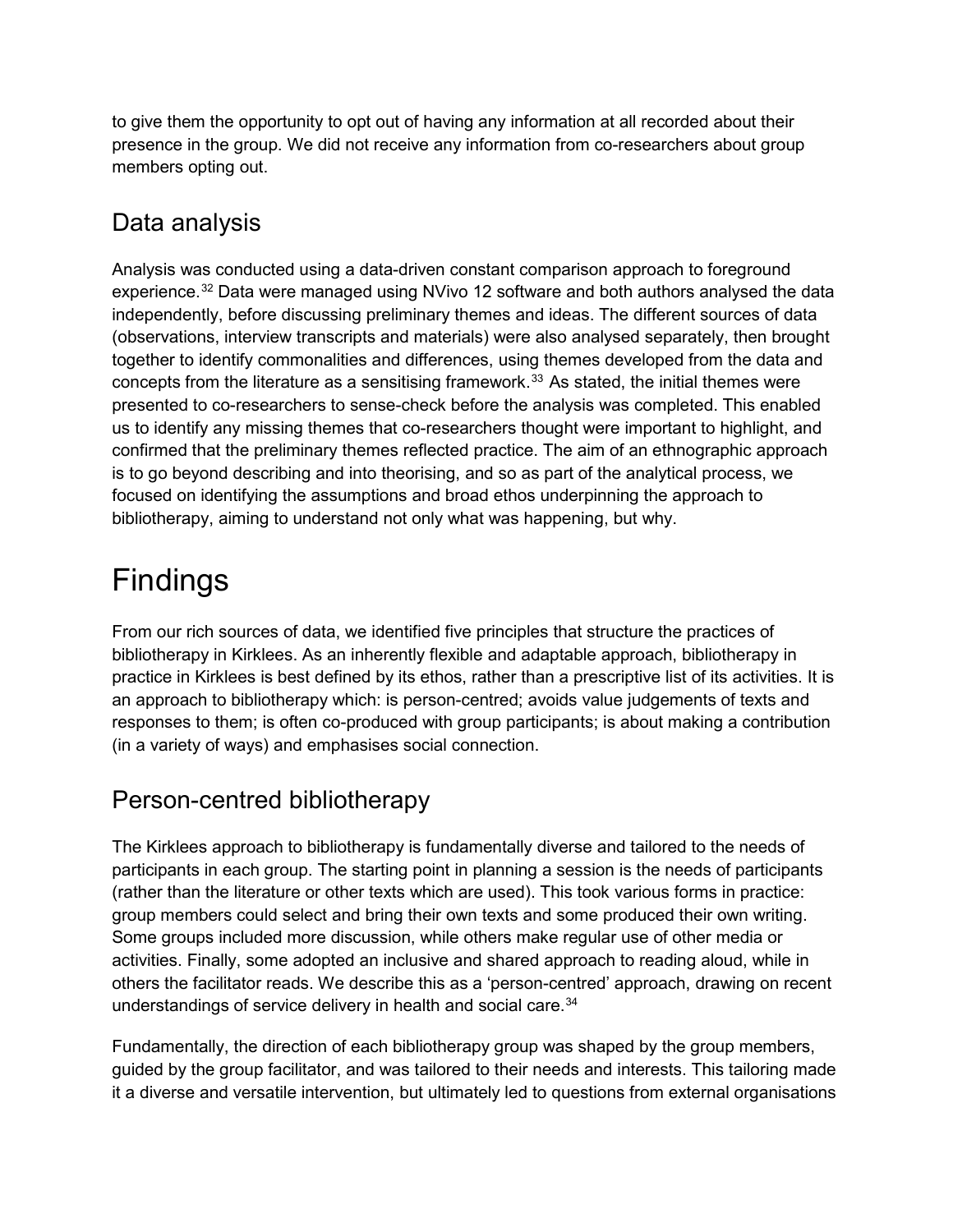involved in the scheme, about what to expect from a bibliotherapy group, as there was no one model to describe. Often, the mental health groups and dementia groups had some differences, with the facilitator taking a more active role in groups where the participants had dementia, but this was not always the case.

The variety of group sessions can be seen as a strength of the Kirklees approach, in that it allows facilitators to meet particular needs and be responsive to the group. This variation of practice was well-established and had been observed in previous incarnations of bibliotherapy in this area. As an interviewee explained:

*"We don't like to be prescriptive, because what works for one person might not work for another, and it's dangerous to start making assumptions that if you're working with people who have depression, well, this will work well with them, because they're not a lump of depressed people, they're individuals, who are experiencing their depression in different ways. So I think it's very dangerous to be prescriptive like that." (Interview, 10)*

Indeed, there was an awareness that even within one group, the experience could vary week by week depending on the mood of those attending.

*"Some weeks, people really want to read Wordsworth and go deep into what it's all about, and other times, people really don't, and they just want to really talk about the old jingles that used to be on the radio 20 years ago!" (Interview, 05)*

Responding to group participants' interests and requirements meant that some groups focused on a model of sharing reading aloud, while others relied on the facilitator to read poems and prose aloud. In some groups there was a lot of time given over to sharing of experiences in relation to the resources, while others focused more on the content of the resources shared and left less time for reflection. There was scope to engage with images, sensory resources (things to smell or touch), and reviewing song lyrics (and singing or listening to the song) alongside more traditional poems, short stories and extracts from novels. In some groups, there was a mixture of reading and writing, with participants sharing their own creative writing as well as engaging with resources brought by the group facilitator. In some, this was a strong feature of the group, whereas in other cases it happened on a more occasional basis. This led to a feeling that there was a clear sense of 'ownership' in many of the groups; the group belonged to them and could be shaped by their needs.

#### Resources and value judgements

The Kirklees bibliotherapy sessions offered a space where all positive contributions were valued and respected. This had helped many participants to develop in confidence. While the sessions encouraged greater awareness and understanding of literature and culture, this is defined widely and intended to be inclusive, including for people who may not have considered themselves to be readers. The notion of 'text' or 'literature' included a wider range of materials and media than is often the case in bibliotherapy interventions.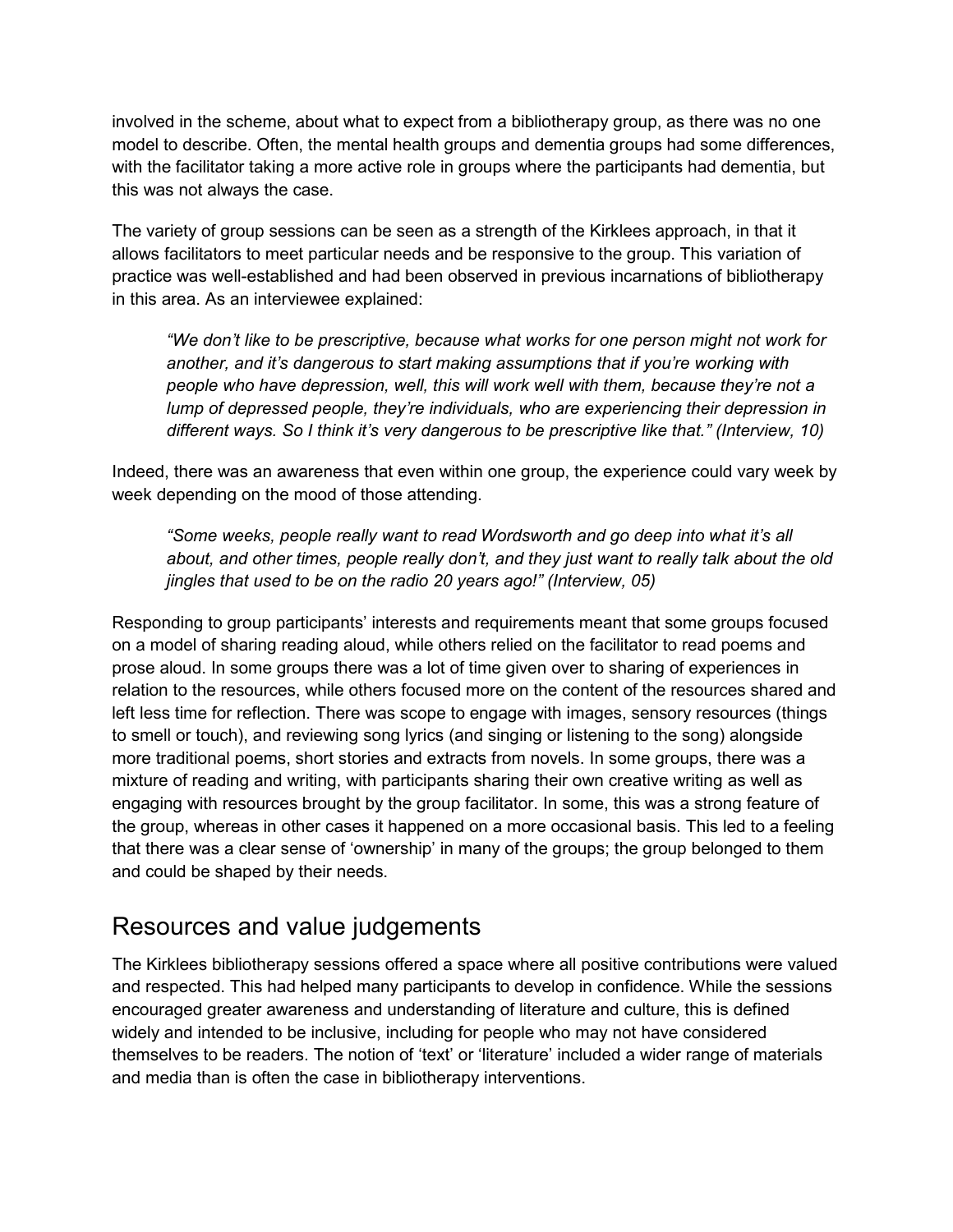The range of resources, both in terms of type and format, reinforced the flexibility of the Kirklees approach. Facilitators clearly put a great deal of time and effort into the selection of resources for their sessions, and most make use of a wide variety of texts and resources, with session plans showing up to 20 different resources selected to draw on, in response to the needs and mood of the group members. The pace of the session, and the number of resources used, varied considerably from session to session, and was difficult to predict. Facilitators explained that they found a need to take a lot of material, even if, in practice, they only used one poem. Judging when to step in and move the session on, and when to step back and allow people more time to reflect on a text was a key skill for facilitators.

The resources used varied from session to session and group to group, but commonly included 'classic' or well-known books and poems; less widely known texts; 'popular' texts (e.g. funny poems); lyrics; quotes; images; newspaper/magazine articles; local history resources; short stories/ quick reads; and (auto)biographies. Facilitators did not place value judgements on the resources; their use was more about encouraging engagement.

*"And there are no right answers to what is good or what everybody should like, and it isn't high culture – although if something's good, then that's fine, people enjoy it – but reading a page of Mills & Boon – which I have done! – if it's going to get the group talking and engaging and disagreeing, then that is important." (Interview, 03)*

As described in greater detail below, no judgements were made about the ways that individuals engaged with the resources: listening, expressing opinions about the resources (positively or negatively), or even simply maintaining eye contact could be equally valid forms of engagement depending on the group or the individual concerned.

Unlike some approaches to bibliotherapy, in Kirklees, there were not prescriptive lists of what resources to use. However, in the current volunteer-led model, there was an awareness that sharing resources could be valuable; as one facilitator commented, *"it would be lovely if we had a resource bank" (Interview, 01)* to save time curating resources for different themes and groups. These resources would still need to be 'customised' or adapted by individuals to suit the way in which they facilitated sessions. As another facilitator said, *"I wouldn't want us all going out with the same packs" (Interview, 02)*. Importantly, resources were not only provided by the facilitator, but often by group members too.

Furthermore, as a facilitator commented, the fact that a text had not worked well with a particular group did not necessarily mean it would not be appreciated by another group:

*"Texts work differently with different groups. It's tempting to go home and think, "They didn't like that poem; I won't read it again". But then it might be loved by a different group."* (Reflective observation, 2019-08-29)

Another facilitator emphasised that it was not just down to the text as to how well it was received by a group, it was also in the way it was presented by a facilitator. Texts could be read or performed, as the facilitator encouraged the group to engage with them: *"So I can't think of a*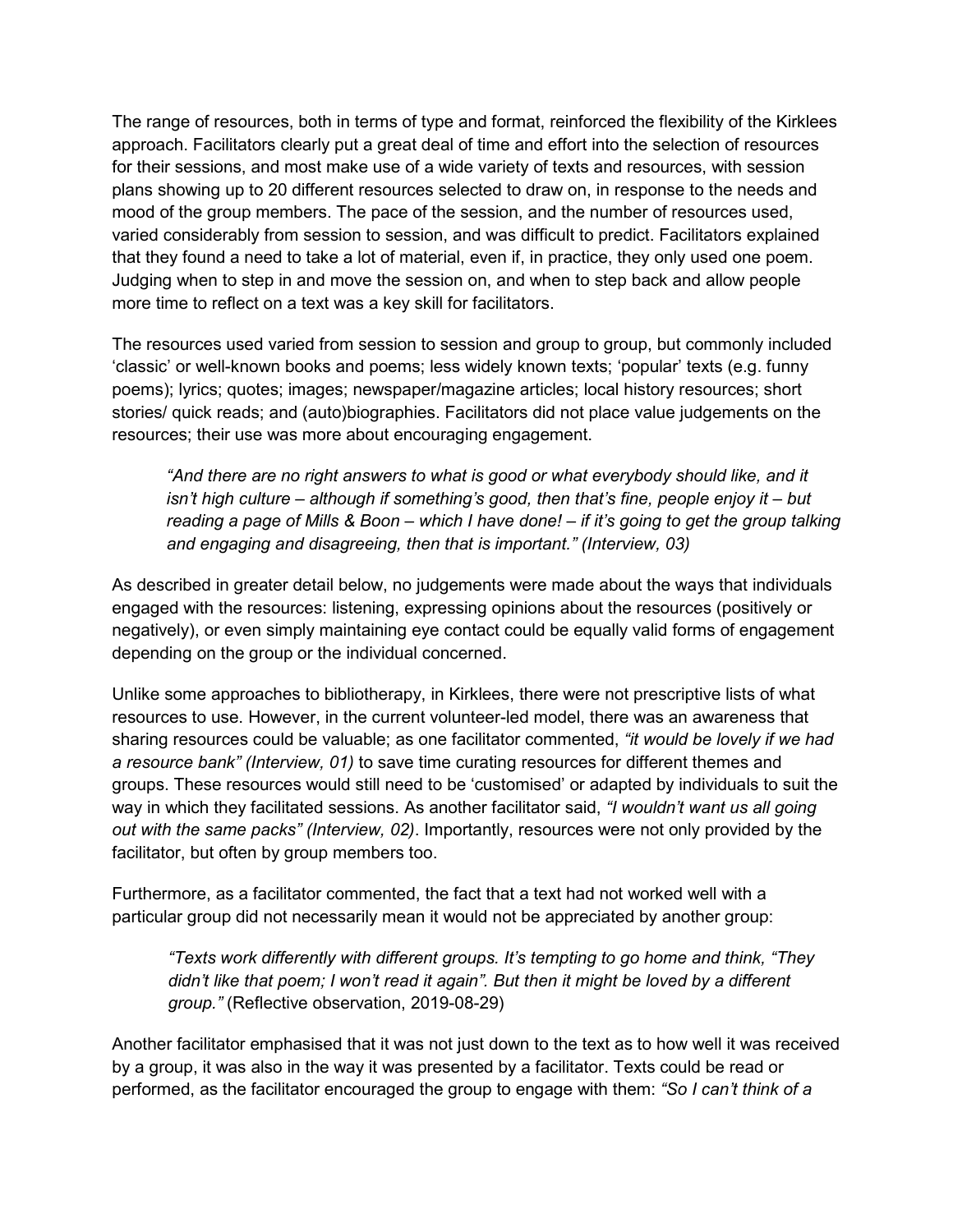#### *type of book which doesn't work; I think it's how well the thing is written and how well I read it." (Interview, 03)*

Many facilitators brought printed copies of some of the texts they intended to read for participants to follow along and take away if they wished. Sessions in care homes, in particular, typically included a range of media, such as images, objects/props, large print/picture books and reminiscence resources. Many of these groups were quite new at the time of the study; as these groups bedded in, facilitators refined their approach to thinking about what worked in terms of both type and amount of material - balancing the need to provide stimulus without being overwhelming and ensuring objects are suitable for the group. There were also attempts to provide diverse resources, for example, reflecting different cultures and genders. In addition, the resources selected for sessions varied in length and complexity. Some facilitators also had a 'fall-back' resource, such as a poetry anthology, which they could use if they needed additional material, or if the session went in a different direction than originally anticipated.

In the case of some of the dementia groups, one interviewee described the care home sessions as being *"more hands-on"* (Interview, 01) in comparison to community-based or mental health groups. This might mean that the session included games and singing for example, or simple activities like the creation of a 'memory jar.' Facilitators also made use of objects, particularly those that might stimulate a range of senses, for example, flowers to smell, pebbles to touch or fruit to taste. An interviewee explained, *"By using different senses, it helps them to engage with the whole experience and to engage with the words, so they're not just hearing them or seeing them on the page"* (Interview, 07).

Some sessions also included other activities, for example, quizzes. Although these were more common in the dementia or care home groups, they also took place in the mental health and community groups where, for example, group members might write their own quizzes. As a facilitator pointed out, deciding whether or not to include an activity such as a quiz required a good knowledge of the group.

*"Quizzes – love 'em or hate 'em. They are a bit like marmite. I have learned it is about knowing your group. I have tried quizzes at my Words in Mind sessions in care homes and have usually given up after a few questions [...] My library group enjoy quizzes about general knowledge but wouldn't want one every week. So I think it's about knowing your group, encouraging people to write quizzes if they want to and recognises when a quiz is not working and just move on*." (Reflective observation, 2019-08-29)

Reflective observations showed that groups often include more general discussions too, for example, books that group members are currently reading. For facilitators, having a theme was seen as helpful as a way of bringing the discussion back on track if it became too tangential, or too intense. However, on other occasions there was an acknowledgement that *"you just have to abandon the theme"* (Interview, 01) and facilitators responded to the mood of the group instead.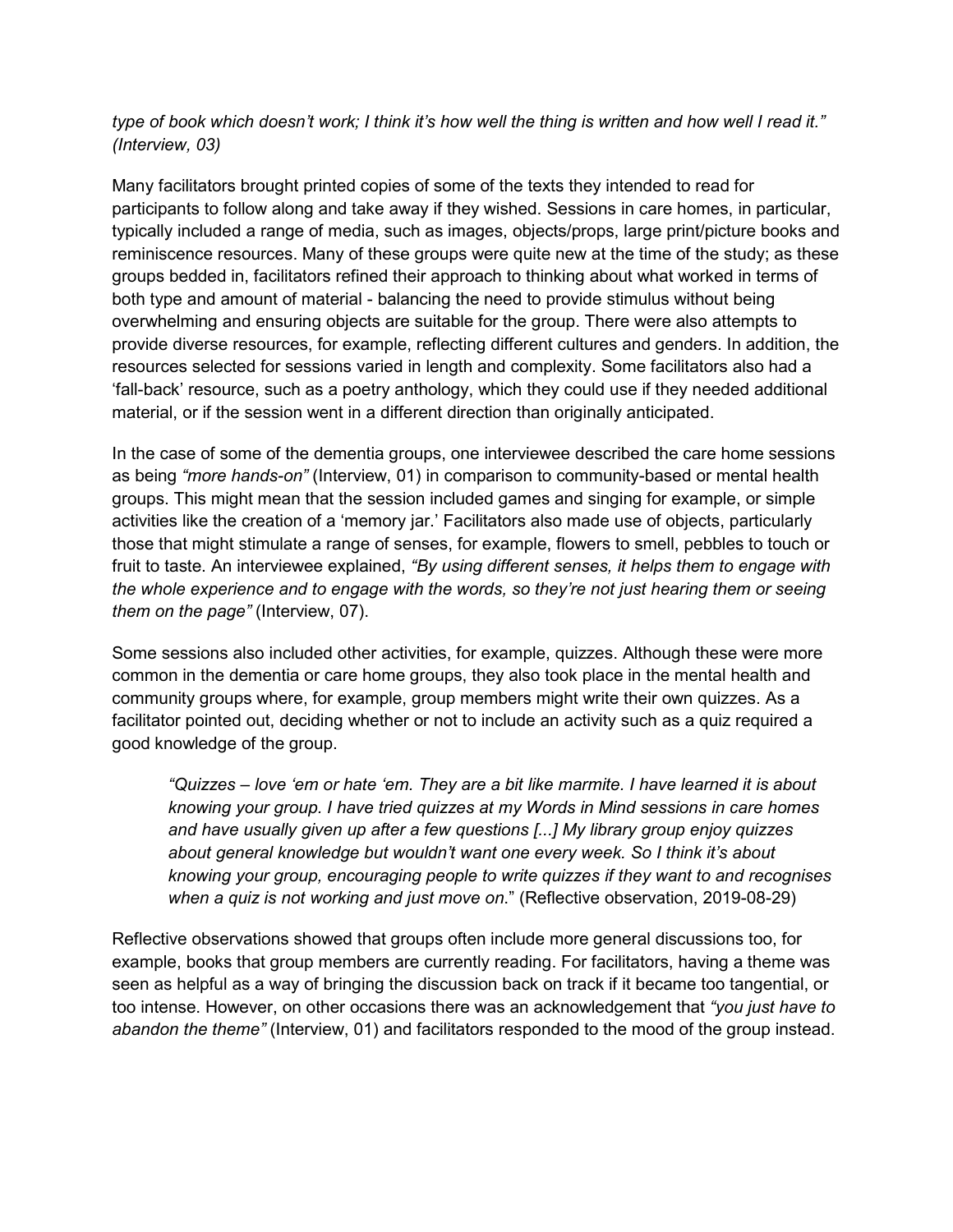#### Co-production

A further finding, which can be connected to the person-centred ethos of the bibliotherapy groups, was the idea of co-production. Observations and interview data showed that sessions were co-produced between facilitators and participants. In some groups, this was more evident, for example, where facilitators acted more as a group member, sharing their own writing alongside other group members. In addition, participants frequently brought along texts to read at the sessions or helped to devise other activities such as quizzes.

In other groups (particularly those in care homes), co-production was not as obvious; however, co-production could still occur, usually in more spontaneous ways. Amongst people living with dementia, some of the texts, especially poems, might bring a sense of recognition and stimulate memories, for example, remembering poems they had read at school. This recognition and response shaped the direction of the group.

*"So I was reading [I Wandered Lonely as a Cloud] and then they just joined in, and I were quite amazed that, from being a group that seemed quite… not too interactive, if you like, they just seemed to come alive, and they were saying the words, and they knew all the words, all the way through, and I were just taken aback by it, and then, from speaking to them, they were the poems that they'd learnt at school." (Interview, 04)*

Co-production was evident in the themes which structured the sessions; most sessions had a theme, often chosen by the group themselves. These varied widely including, for example, animals, musicals, books, gardening, sci-fi, happiness, the sea and dance. The skills of the group facilitator were important in selecting the theme; this was evident in one example shared by a support worker at a service for people with mental health needs.

*"Sometimes if I have suggested a certain theme and it sounded a little negative, [the group facilitator] has been really good at sort of rephrasing it. We knew that somebody who attended the service quite regularly was coming to an end, and so I was like, "How about we have next week's theme of endings?" and then [name] rephrased it as "Perhaps we could have new beginnings," and I thought that was such a lovely way of doing it, it was such a positive way of reframing it." (Interview, 15)*

This shows that the support and training given to the group facilitators was key in structuring this co-production. Observation data showed that this co-production was present outside the sessions too, with participants showing increased interest in, and engagement with, literature and culture more generally, and who, for example, might select texts to bring along to sessions.

*"I think all members brought something to the session - from quotes from Sci-fi books and films, to books they are reading at the moment to quizzes. [The co-facilitator] and I took a step back and it feels like it is their group. They have gelled together so well. We have a group of core members who return each week and bring things to read." (Reflective observation, 2019-08-29*)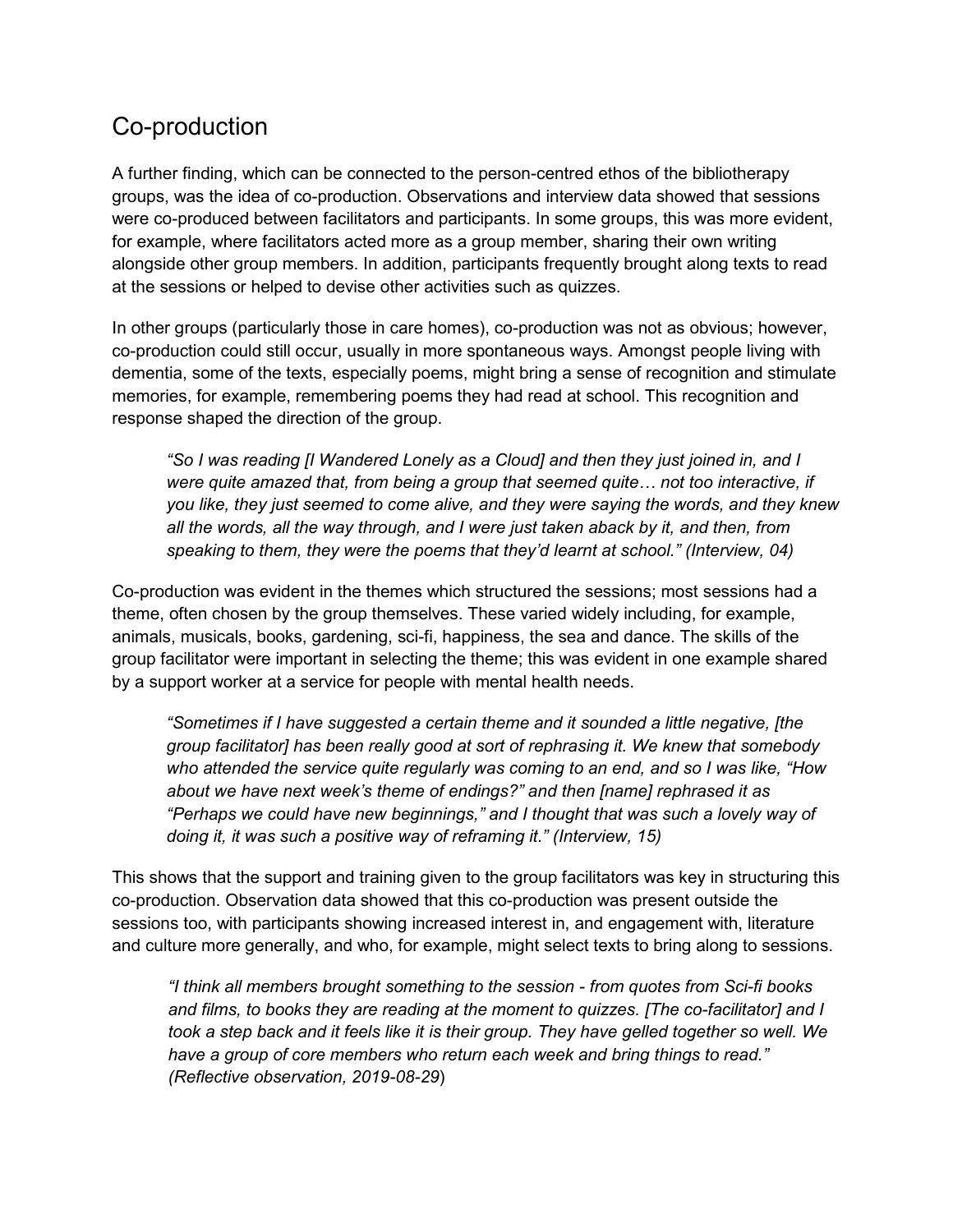In some groups, participants also wrote their own poetry or creative writing and shared it within the group. One facilitator commented that there was evidence that participants: *"think about the topic outside of the group and put some time aside each week in order to prepare for the session"* (Reflective Observation, 2019-08-05). For many participants, it was the first time they had engaged with literature since school. Nevertheless, the benefits were not limited to group members who had previously engaged with reading and literature; one repeated comment from people who worked alongside the groups was that they had an appeal that transcended expectations.

*"You'd be surprised how people enjoy it. I'm surprised myself, for the people who go to it, because I wouldn't have expected them to enjoy it." (Interview, 09)*

Enjoyment of the groups, as an outcome, may seem obvious, but this was a key part of two of the following themes, which highlight some of the outcomes for participants in the bibliotherapy groups: making a contribution, and social connection.

#### **Contribution**

The idea of making a contribution, and relating to literature and each other, was central to the Kirklees approach to bibliotherapy. Contribution took many different forms: group members could read parts of a text aloud; bring texts along to the session; contribute to discussions about the text; or support other group members as they shared some insights about the text or their own lives. Participants were able to decide how they wished to contribute, but it was clear that all contributions were valued.

There was a feeling amongst some volunteers that participants in the mental health groups *"seem to bring more to the session"*, for example, bringing their own writing or taking turns to read, whereas in care homes, *"they're very happy to listen"* (Interview, 01). As another facilitator described, in a care home *"it's almost like you're performing"* (Interview, 02). At times, this could be difficult as it might appear that participants were not listening or contributing, but several interviewees spoke about how they had been surprised by participants' unexpected responses.

*"You've mentioned something and a lady's just put her head up and told you the whole poem because they memorised it at school. And those days are fab and they happen quite a lot."* (Interview, 02)

This facilitator also described how her own reactions to someone sleeping during a session had changed and she had come to view this as a positive response: *"people will always nod off, because it's relaxing...quite a compliment*" (Interview, 02).

A member of staff from a care home explained how 'involvement' might look different for these groups compared to those within a community or healthcare setting: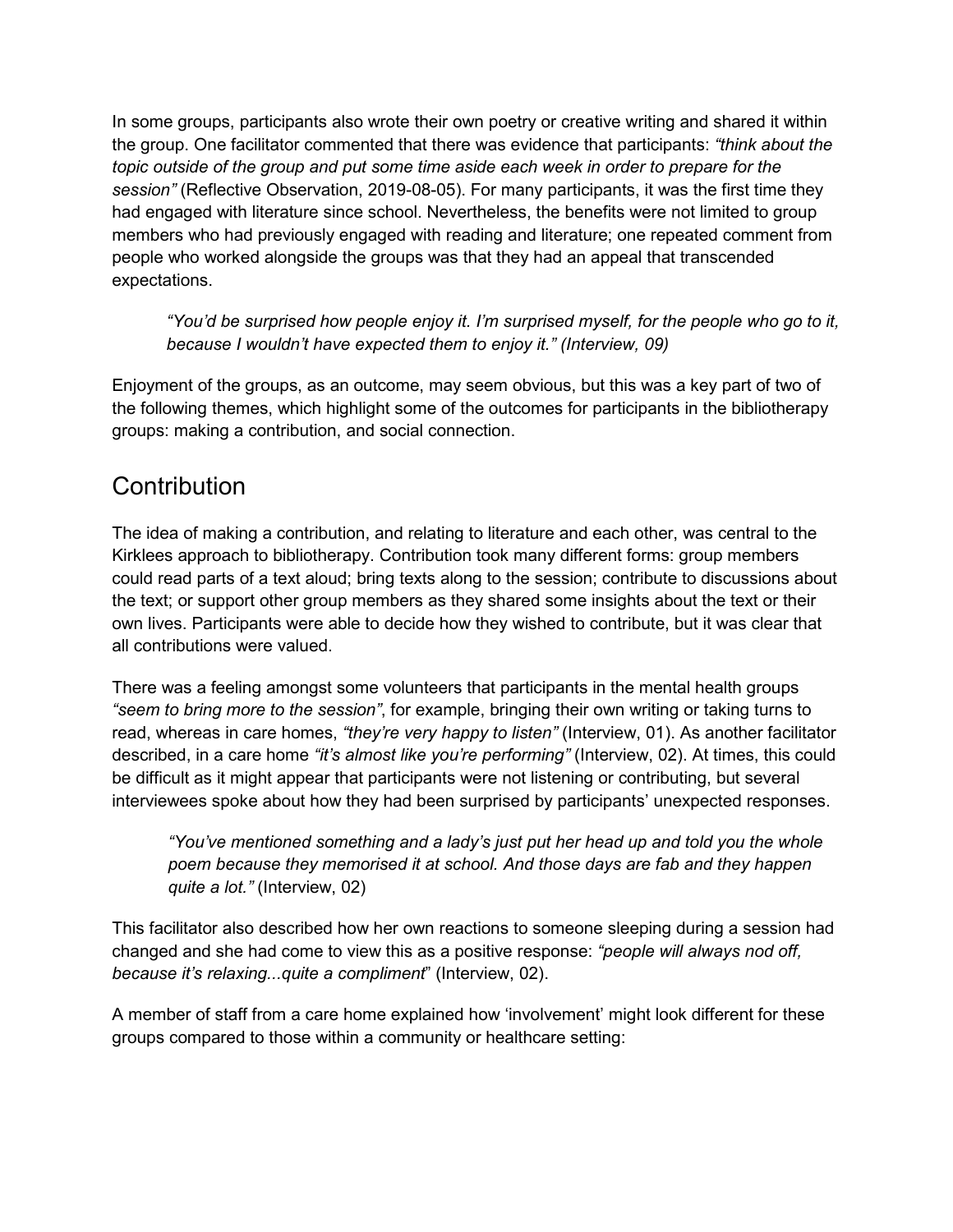*"I don't really need to ask them if they enjoyed it, because I know, because if they hadn't, they would have got up and left....nobody's fallen asleep, they've been aware, they've made eye contact, and it's a definite good sign." (Interview, 06)*

Furthermore, while participants in the care home groups did not prepare something in advance to contribute to the group, as per some of the community sessions, they still brought their own contributions to the session, for example, by spontaneously singing or reciting, as described above.

In mental health settings, contribution could present some different challenges. For these groups, getting the balance right (particularly not allowing the conversation to get 'too dark') was a key issue. However, interviewees acknowledged that the groups needed to offer a space for people to discuss difficult experiences.

*"There's something about that kind of experience as being more universal than you would think they were, and poetry giving people a chance to say, "Oh, no, actually, me, too, that happened to me". So I think it gives people room to talk about difficult experiences."* (Interview, 05)

Importantly, there was a feeling of equality of contribution within some groups. As the current incarnation of the Kirklees approach was volunteer-led, some volunteers with lived experience of mental health issues identified this as a benefit for themselves as well as for group members.

*"You're just one of the people who's facilitating: you're just one of the members of the group, and I think you can bring things along and you can share things that people haven't heard before and they can evaluate. You can listen to what people have got to offer and learn so much as well. I think as a facilitator for the groups, you get as much, if not more, than the people that attend, I think, genuinely. When you've had a really good session, for me, I come away and I feel really uplifted." (interview, 04)* 

A benefit of the bibliotherapy groups for many participants, connected to this idea of being able to contribute, was increased confidence. For some, this might be confidence to read aloud, especially for people with health conditions that might mean this was challenging. In groups where participants shared their own writing, again, this was a contribution that was seen as a beneficial outcome for many, who grew in confidence as they felt more able to share short pieces of writing and express their thoughts in a format they previously might not have felt able to engage with.

#### Social connection

For many involved, the bibliotherapy groups offered a vital opportunity for social interaction and connection. In many cases, this connection extended beyond the sessions themselves. Crucially, being part of a bibliotherapy group was seen to allow people to make a "*connection to other people in a way that goes a bit deeper than just a general chat"* (Interview 14). Through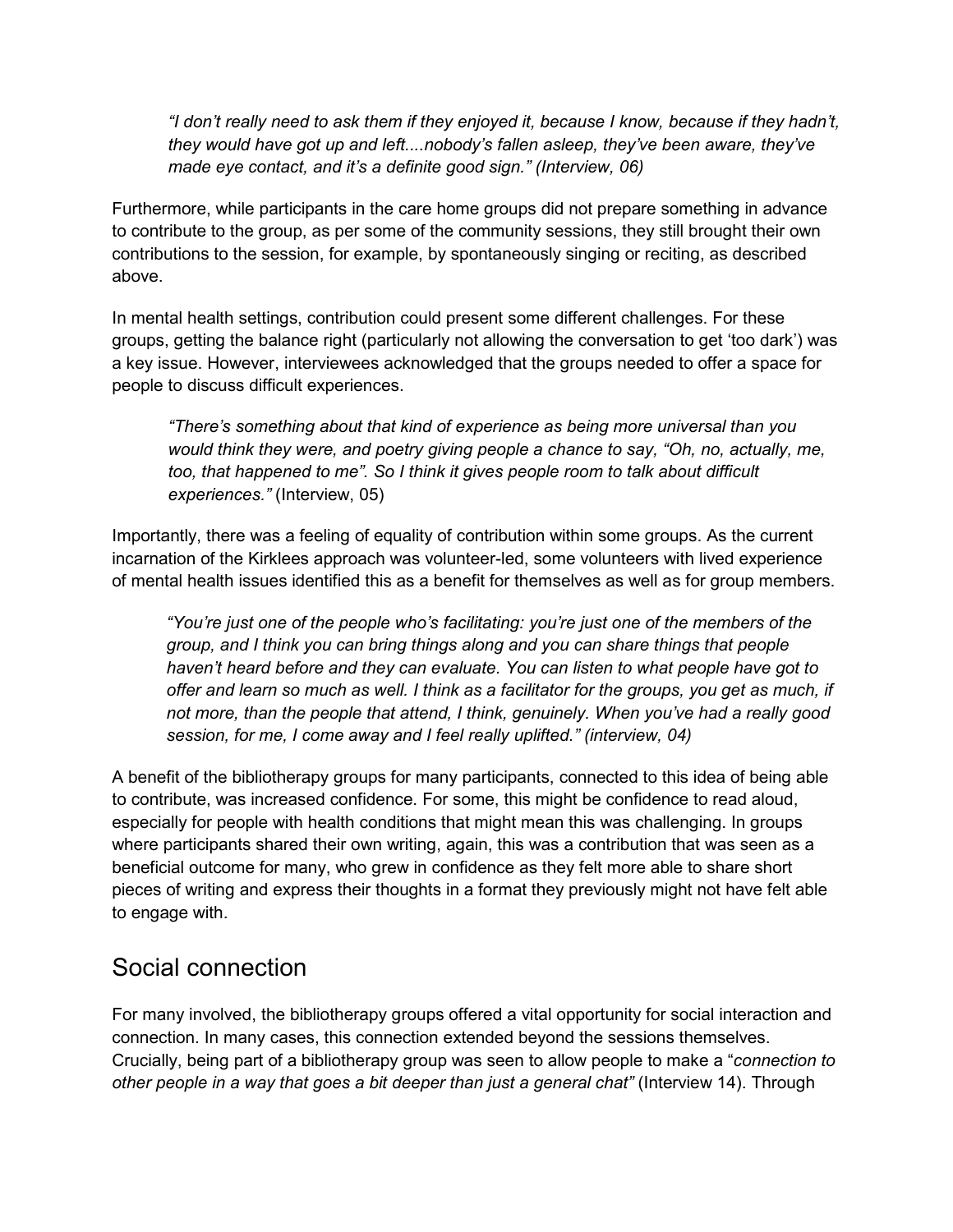engagement with literature, participants made connections not only to the texts read, but to each other as their shared their reactions and their own experiences.

One of the most obvious social benefits was increased opportunities to interact with other people, especially for participants lacked opportunities to do so at other times of the week. The sessions provided a safe space for people where they felt relaxed, comfortable and respected. An interviewee described the bibliotherapy sessions as a place where *"you're treated as a human being with value and that you're cared about, and that whatever you're feeling are important and worth sharing with people"* (Interview, 05). Participants in many of the groups had become friends and supported each other in numerous ways outside the sessions as well as within them.

When asked about the differences between bibliotherapy and other creative activities, several interviewees highlighted the potential the sessions offered for more in depth conversations. Through literature, participants were able to reflect on their own lives in different ways; *"when we talk about the lyrics to a song or the words to a poem, people can share how they're feeling and why it was important"* (Interview, 14). Participants identified with characters or emotions, but also found ways to express themselves through literature; *"it's almost like people have got those words for you when you couldn't find them"* (Interview, 01). Another interviewee pointed out that literature could offer participants a means of talking about how they were feeling, but with a degree of distance.

*"They may be more inclined to talk about an issue, maybe that a character's going through in a book or in a story, or a feeling that's expressed in a poem, that they can talk about that almost in the third person in an abstract way, and then it's hoping that that connects with something that they feel, and that they start to feel better or have a greater understanding, maybe, of something that they're going through." (Interview, 12)*

In one community centre, which offered many different creative activities, bibliotherapy was seen as valued as it facilitated longer-term social connections as well as engagement with resources.

*"But for people to come together and do the group thing, and share experiences as well, and what I can see, as well, is it's people who don't necessarily sit together and chat: you've got different people who are sitting together and chatting, so they're getting these*  little friendships which you wouldn't necessarily see, because they don't really sit *together." (Interview, 09)*

This social connection was seen as something that extended beyond the immediate reach of the groups.

Within the dementia groups too, social impacts could be seen, as participants appeared to recall the emotion of a session, if not specific details, for example, by remaining less agitated afterwards or being pleased to see the facilitator again. Unlike some interventions, the dementia groups were not simply about making connections with the past; the main outcomes for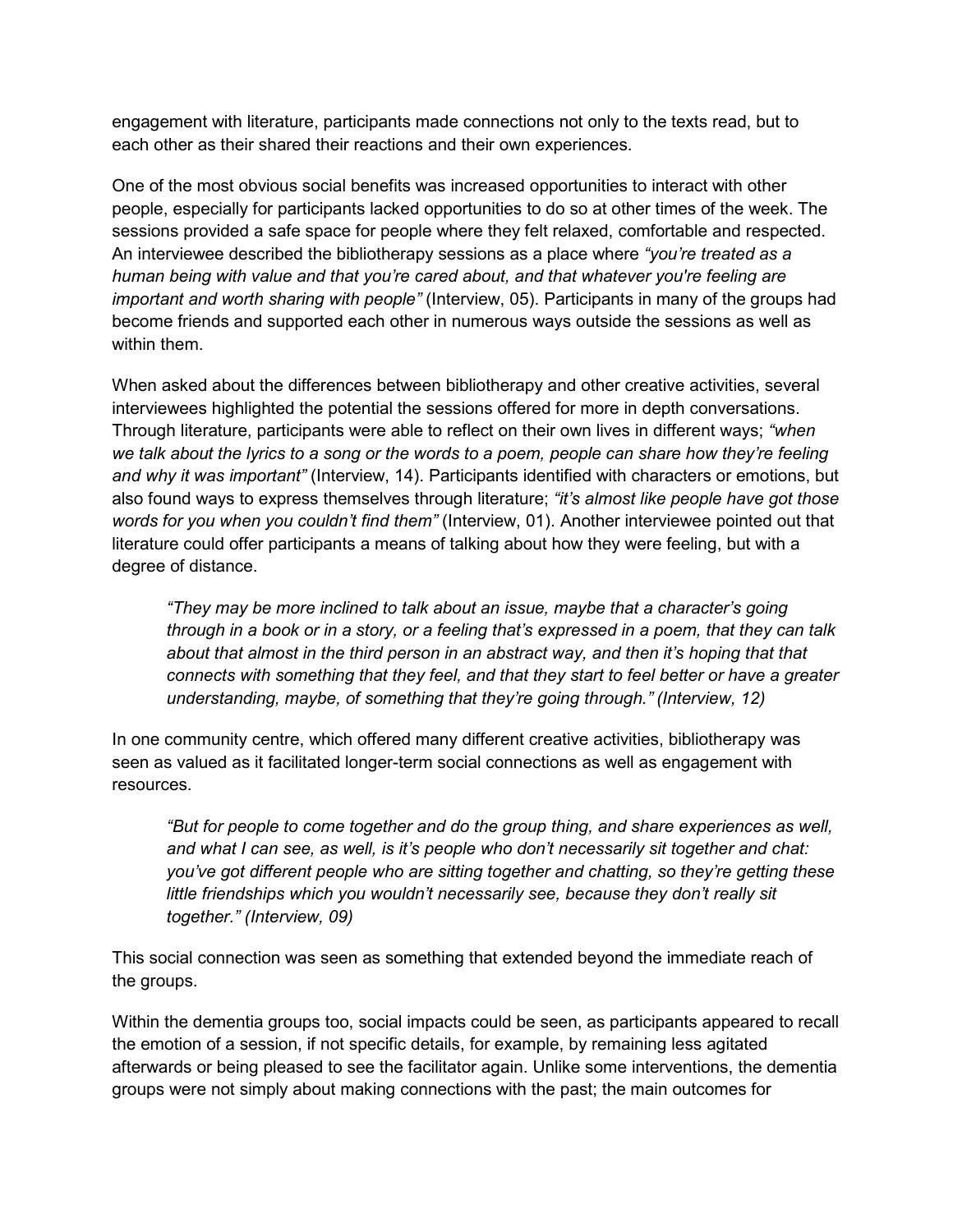participants were usually described in terms of conversation and promoting social interaction through connections made with the various texts. By moving the focus away from reminiscence (which can bring its own stresses for those with memory problems), the bibliotherapy sessions presented the opportunity to learn something new in a social setting.

*"And they've got an interest in learning new things: just because they're of an age, they don't need to just sit in a chair; they're all up for learning new things." (Interview, 06)*

# **Discussion**

Using a qualitative, ethnographically-informed method to investigate current practices and underpinning principles of bibliotherapy in Kirklees has demonstrated the differences between its ethos and other bibliotherapy schemes. By focusing on this ethos, we have started to explore how bibliotherapy as a relational practice may be person-centred, while still using texts and other resources to engage people with words. By taking a broad construction of what suitable resources and materials might be used, this approach to bibliotherapy avoids making value judgements of texts and responses to them, leading to high levels of co-production with group participants. It empowers them to make a contribution and emphasises social connection.

A person-centred approach focuses on a person's uniqueness and preferences, instead of the particular health condition they may experience, and its expected symptoms and challenges.<sup>[35](#page-3-23)</sup> It emphasises how there is much more to a person than just their diagnosis, and is a key element of medical practice. However, it is difficult to define as a set of activities and instead the focus is often on the principles that should be observed as part of delivery of care and interventions. The Kirklees approach to bibliotherapy aligns to several of these principles, namely in its compassionate and respectful approach, emphasis on personalisation, and by enabling group participants to develop their abilities.<sup>[36](#page-4-0)</sup> In some ways, this is not new; as far back as the 1940s, Estelle Brodman commented, "patients' librarians…should study not books, but people."[37](#page-4-1) In the intervening years, however, many schemes and approaches appear to have placed more emphasis on the importance of the texts used than the people reading them.<sup>[38](#page-4-2)</sup> Even the oftrepeated phrase 'the right book to the right person at the right time' demonstrates how often considerations about the *text* come before considerations of the *audience*. Here, we have outlined how the Kirklees approach has developed and started to re-address this balance.

Similarly, more recent incarnations of bibliotherapy (both self-help and using fiction and poetry) have taken what could be seen as a less inclusive approach by making stringent judgements about what materials are appropriate for use in bibliotherapy. For example, research into a literature-based intervention for older people living with dementia only refers briefly to the use of non-word based resources, and there is a strong sense that these are seen as inferior to wordbased resources, being described as "an extra stimulus for group members that would help them re-engage" rather than being of value as texts in their own right.<sup>[39](#page-4-3)</sup> Again, the Kirklees ethos differs here, adopting a more open and multisensory approach to the selection of appropriate bibliotherapy materials.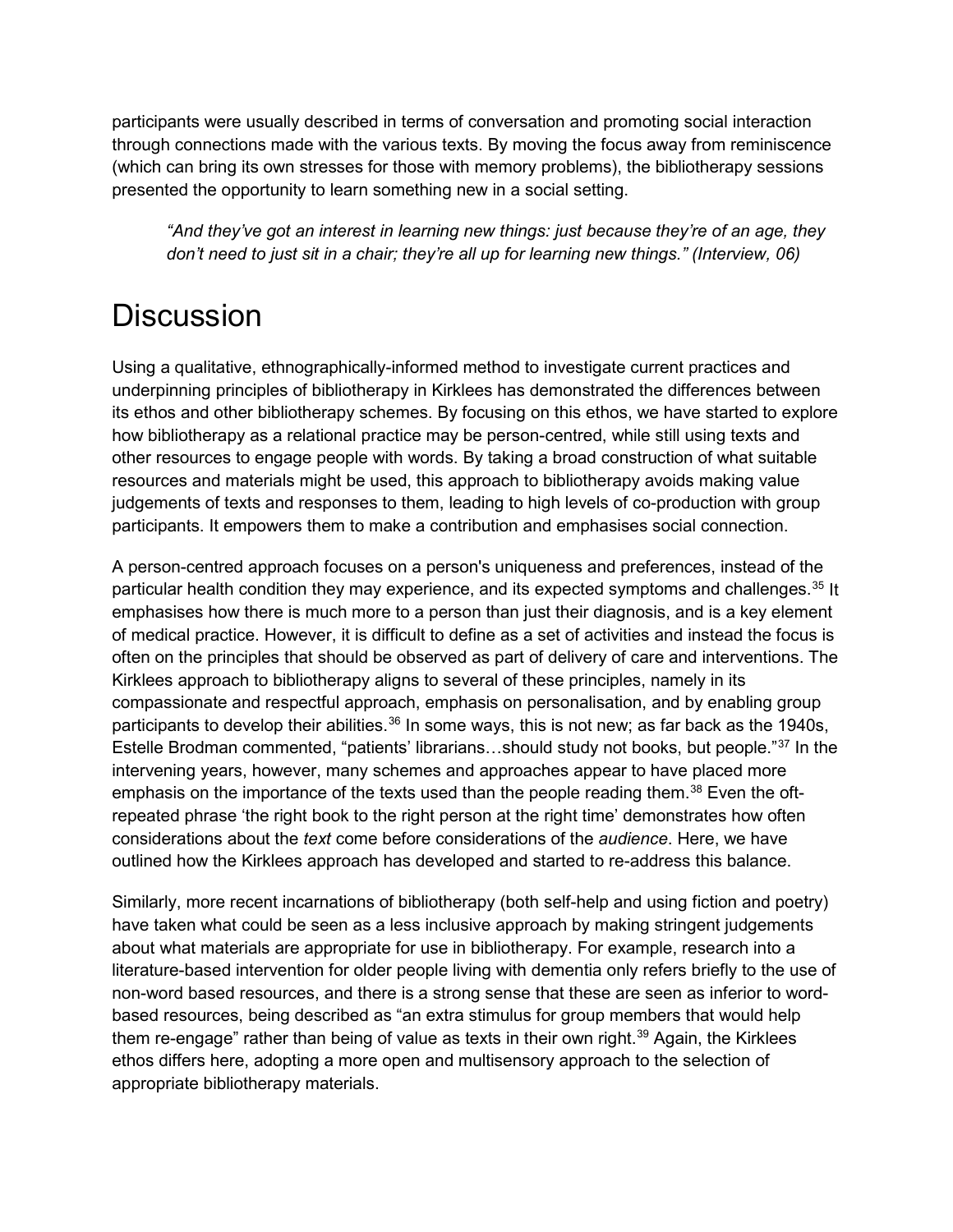As a form of co-production, the Words in Mind groups explored here deliberately draw on the assets and capacities of both participants and facilitators to co-construct sessions in a variety of ways, sometimes by collectively planning or preparing, but also spontaneously within the session itself. In some respects, making a contribution might be seen as a weaker form of coproduction. However, in the Kirklees context the notion of contributing emphasises the importance of respecting and valuing *all* contributions, regardless of whether they conform to more traditional ideas of co-production, or even participation. This is important as not all participants may wish too, or be able to, make the level of commitment required for coproduction, but may wish to contribute in other ways. For example, research into a literaturebased intervention for older people living with dementia notes, "people do not necessarily have to contribute to a discussion to be actively engaging."<sup>[40](#page-4-4)</sup> Indeed, for participants in both dementia and mental health groups in Kirklees, simply listening to each other could be equally important.

Previous research into bibliotherapy conducted in the group setting has emphasised that the social aspects are very important to group participants.<sup>[41](#page-4-5)</sup> In particular, Brewster's work on emergent types of bibliotherapy highlights how the relationship between group members, facilitator and text can be used to avoid or engage with emotions.<sup>[42](#page-4-6)</sup> In the Kirklees approach, the social element of being able to share experiences was similarly important. Again, the responsive and person-centred approach facilitated this in practice, allowing people who had previously not connected to recognise, communicate and become involved in the group environment.

### Strengths and Limitations

By drawing on reflective observations of groups, interviews and examining relevant materials we were able to understand both the implementation of the Kirklees approach, and explore its underpinning principles. This gave us a robust data set to analyse in order to surface the underpinning assumptions of the Kirklees approach.

This article did not aim to establish the effectiveness of this approach to bibliotherapy, but this could be considered a limitation of the research design. However, by generating understanding of the framework that supports this approach to bibliotherapy there is scope for future research exploring the contribution of the elements explicated here. By engaging with established groups, and with organisations who were already supporting bibliotherapy groups, we have accessed a sample of those who support the use of bibliotherapy in practice. Those who do not find bibliotherapy to be helpful will not attend the groups, and therefore their experiences are not represented. Using observational methods (as opposed to experimental ones) to explore bibliotherapy is always liable to encounter this shortcoming in understanding effectiveness.

Some data presented here are also taken from a self-selecting sample of those who were willing to participate in interviews. This group may not be representative of the views of other stakeholders. One further limitation of the research was that due to the practical limitations of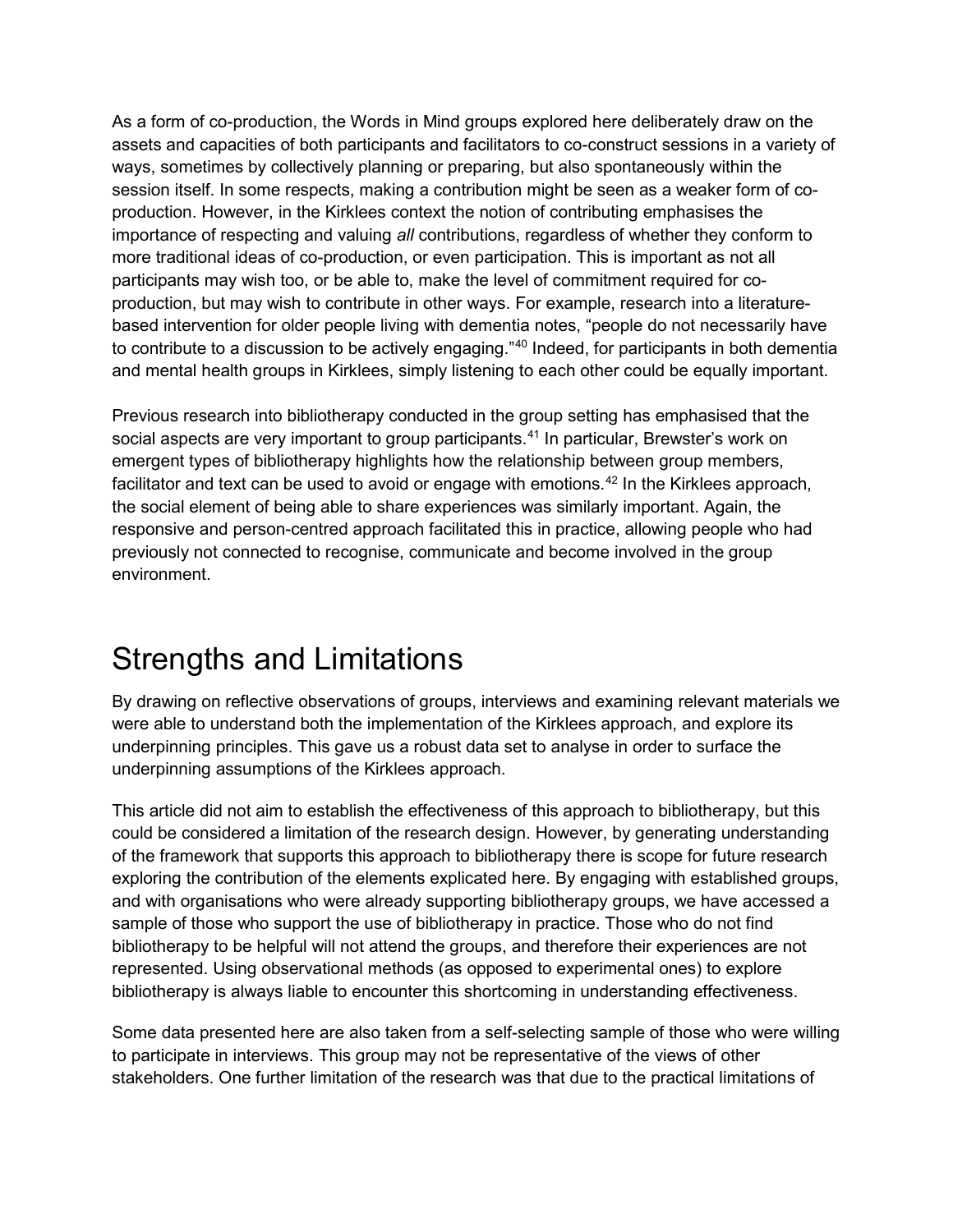the research project, we did not interview group participants. Future research should aim to ensure that these participants are included.

### **Conclusion**

The strengths of the Kirklees approach to bibliotherapy are that it is adaptable to different groups and individuals and potentially has wider reach than other forms of bibliotherapy because of this adaptability. Its adaptability may also be a shortcoming of the approach; trying to communicate and spread an approach based on an ethos and set of values rather than a firm list of resources or model of activities means that enlisting others in the Kirklees approach is challenging. By focusing first on the people who are part of the groups, and starting from their needs rather than starting with texts and resources, the Kirklees approach adds to knowledge around what is important in the relationship between books and reading. Its person-centred principles appears to be positively received and beneficial to people with dementia and people with mental health problems across the region.

### **Notes**

<sup>6</sup> J Billington et al., "An Investigation into the Therapeutic Benefits in Relation to Depression and Well-Being," ed. University of Liverpool and Liverpool Primary Care Trust (Liverpool, 2010),

<sup>1</sup> E.T Troscianko, "Fiction-Reading for Good or Ill: Eating Disorders, Interpretation and the Case for Creative Bibliotherapy Research," *Medical Humanities* 44 (2018): 201–11.  $\overline{a}$ 

<sup>2</sup> S McNicol and L Brewster, *Bibliotherapy* (London: Facet Publishing, 2018).

<sup>3</sup> L Brewster, "Bibliotherapy: A Critical History," in *Bibliotherapy*, ed. S McNicol and L. Brewster (London: Facet, 2018).

<sup>4</sup> L Brewster, "Books on Prescription: Bibliotherapy in the United Kingdom," *Journal of Hospital Librarianship* 9, no. 4 (2009): 399–407, https://doi.org/10.1080/15323260903253456; N Frude,

<sup>&</sup>quot;Bibliotherapy as a Means of Delivering Psychological Therapy," *Clinical Psychology* 39 (2004): 8–10.

<sup>5</sup> D Hicks et al., "Public Library Activity in the Areas of Health and Well-Being: Final Report," ed. Museums Libraries and Archives Council (London, 2010), http://research.mla.gov.uk/evidence/view-

publication.php?dm=nrm&pubid=1068; J Davis et al., "Step into the World of Books: Final Report of the Get Into Reading Project 2004-5" (Liverpool: University of Liverpool, 2005).

http://thereader.org.uk/get-into-reading/research/; L. Brewster, "Murder by the Book: Using Crime Fiction as a Bibliotherapeutic Resource," *Medical Humanities* 43, no. 1 (2017), https://doi.org/10.1136/medhum-2016-011069.

<sup>7</sup> L M Rosenblatt, *Literature as Exploration* (London: Heinemann, 1938); L J Cohen, "Bibliotherapy: The Experience of Therapeutic Reading from the Perspective of the Adult Reader," *School of Education, Health, Nursing and Arts Professions* (New York: University of New York, 1992).

<sup>8</sup> Dowrick, C, et al., "Get into Reading as an Intervention for Common Mental Health Problems: Exploring Catalysts for Change." Medical Humanities 38, no. 1 (2012). https://doi.org/10.1136/medhum-2011- 010083.; Longden, E et al., "Shared Reading: Assessing the Intrinsic Value of a Literature-Based Health Intervention." *Medical Humanities*, June 12, 2015, 1–8. https://doi.org/10.1136/medhum-2015-010704; rewster, EA "'Medicine for the Soul' Bibliotherapy and the Public Library"; Brewster, "An Investigation of Experiences of Reading for Mental Health and Well-Being and Their Relation to Models of Bibliotherapy." <sup>9</sup> K Morral, "Well into Words: An Evaluation of the Kirklees Bibliotherapy Project," 2016,

http://media.wix.com/ugd/6b65c6\_f430a267c13848bdbe55ae13aa52ecdf.pdf.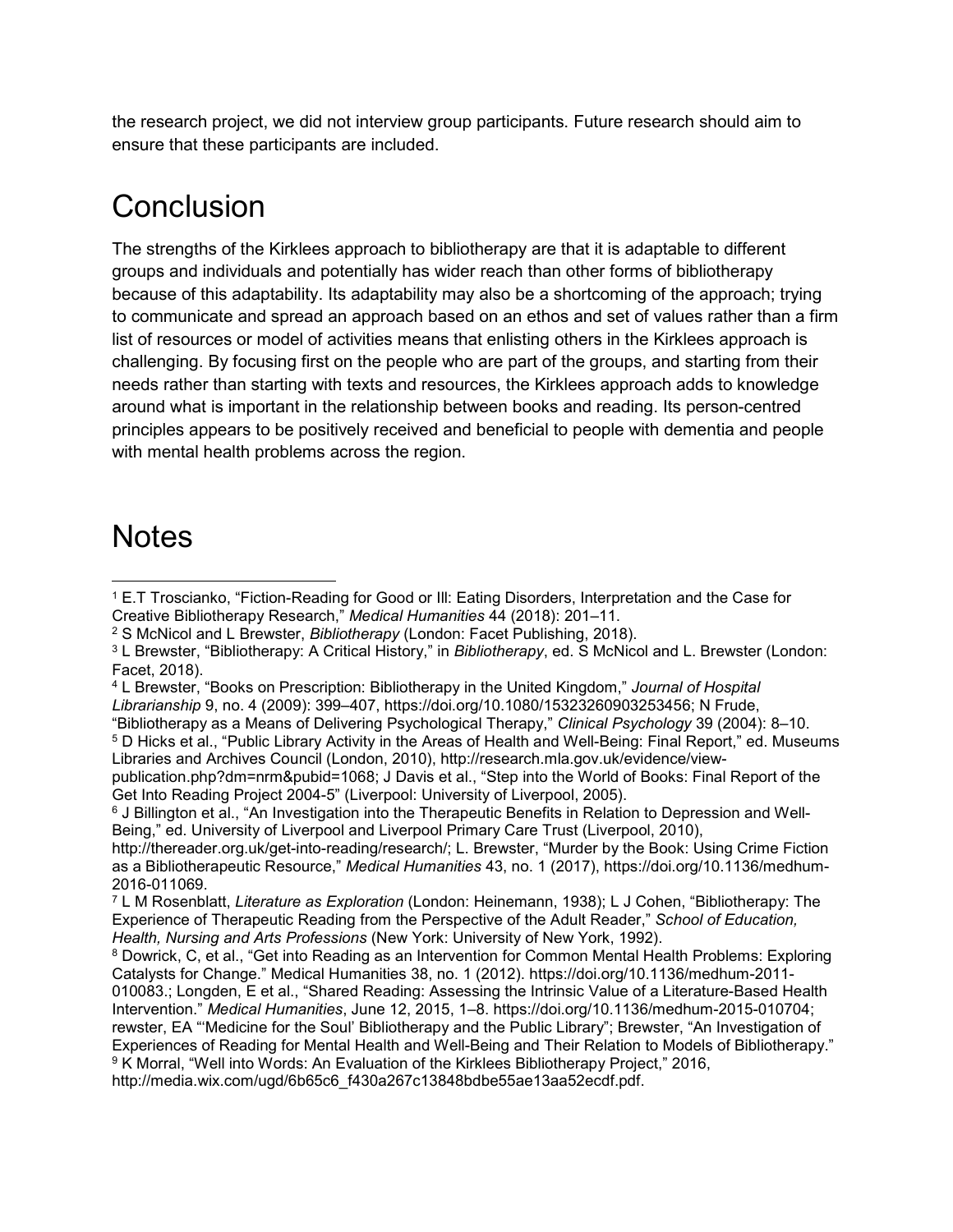10 Centre for research into reading information and linguistic systems, "A Literature-Based Intervention for Older People Living with Dementia," 2012.

<sup>11</sup> Dowrick et al., "Get into Reading as an Intervention for Common Mental Health Problems: Exploring Catalysts for Change."

<sup>12</sup> S McNicol, "Bibliotherapy and Graphic Medicine," in *Bibliotherapy*, ed. S McNicol and L Brewster (London: Facet, 2018).

<sup>13</sup> P McAllister et al., "Towards Chatbots to Support Bibliotherapy Preparation and Delivery," in *Chatbot Research and Design. CONVERSATIONS 2019. Lecture Notes in Computer Science*, ed. Asbjørn Følstad et al. (Cham: Springer International Publishing, 2020), 127–42.

<sup>14</sup> D Chamberlain, "Developing a Reading Group Service for an Older Adult Functional Psychiatric In-Patient Ward," in *Bibliotherapy*, ed. S McNicol and L Brewster (London: Facet, 2018).

<sup>15</sup> C. Deberti Martins, "Bibliotherapy in Uruguay :A Care Study of the Mario Benedetti Library for Patients Dealing with Substance Abuse," in *Bibliotherapy*, ed. S McNicol and L Brewster (London: Facet, 2018). <sup>16</sup> F Bailey, "Long-Term Impacts of Bibliotherapy Groups: Reading and Writing Together," in *Bibliotherapy*, ed. S. McNicol and L. Brewster (London: Facet, 2018).

<sup>17</sup> Social Care Institute for Excellence, "Creative Arts for People with Dementia," 2015,

https://www.scie.org.uk/dementia/living-with-dementia/keeping-active/creative-arts.asp.

<sup>18</sup> S McLaine, "Bibliotherapy: Reading for Wellbeing in Old Age," in *Alzheimer's Australia Dementia Forum* (Melbourne, 2012), https://www.dementia.org.au/sites/default/files/Susan\_McLaine.pdf.

<sup>19</sup> McLaine.

<sup>20</sup> K Genuis, "Read-Aloud Group Bibliotherapy for the Elderly: An Exploration of Cognitive and Social Transformation," *Journal of Applied Arts & Health* 6, no. 1 (2015): 77–89,

https://doi.org/10.1386/jaah.6.1.77\_1.

<sup>21</sup> M Campbell et al., "Framework for Design and Evaluation of Complex Interventions to Improve Health," *BMJ (Clinical Research Ed.)* 321, no. 7262 (September 16, 2000): 694–96.

<sup>22</sup> Morral, "Well into Words: An Evaluation of the Kirklees Bibliotherapy Project"; Longden et al., "Shared Reading: Assessing the Intrinsic Value of a Literature-Based Health Intervention."; Billington et al., "An Investigation into the Therapeutic Benefits in Relation to Depression and Well-Being."

<sup>23</sup> J Duffy et al., "Bibliotherapy Toolkit," ed. Kirklees Council (Huddersfield, 2009).

<sup>24</sup> E A Brewster, "'Medicine for the Soul' Bibliotherapy and the Public Library," *Department of Information Studies* (Sheffield: University of Sheffield, 2007), http://dagda.shef.ac.uk/dissertations/2006-

07/External/Brewster\_Elizabeth\_MALib.pdf; Brewster, "An Investigation of Experiences of Reading for Mental Health and Well-Being and Their Relation to Models of Bibliotherapy."; Morral, "Well into Words: An Evaluation of the Kirklees Bibliotherapy Project."

<sup>25</sup> Brewster, EA "'Medicine for the Soul' Bibliotherapy and the Public Library"; Brewster, "An Investigation of Experiences of Reading for Mental Health and Well-Being and Their Relation to Models of Bibliotherapy."

<sup>26</sup> S Pink and J Morgan, "Short-Term Ethnography: Intense Routes to Knowing," *Symbolic Interaction* 36, no. 3 (2013): 351–61, https://doi.org/10.1002/symb.66.

<sup>27</sup> M Dixon-Woods, "What Can Ethnography Do for Quality and Safety in Health Care?," *Quality and Safety in Health Care* 12, no. 5 (2003): 326–27.

<sup>28</sup> N Armstrong, C Cupit, and N Mackintosh, "Using Ethnography to Study Improving Healthcare: Reflections on the 'ethnographic' Label," *BMJ Qual Saf* 0, no. February (2018): 1–3, https://doi.org/10.1136/.

<sup>29</sup> N. Armstrong et al., "Taking the Heat or Taking the Temperature? A Qualitative Study of a Large-Scale Exercise in Seeking to Measure for Improvement, Not Blame," *Social Science and Medicine* 198 (2018), https://doi.org/10.1016/j.socscimed.2017.12.033.

<sup>30</sup> GA. Bowen, "Grounded Theory and Sensitizing Concepts," *International Journal of Qualitative Methods* 5, no. 3 (2006): 12–23, https://doi.org/10.1177/160940690600500304.

<sup>31</sup> S Kvale and S Brinkmann, *InterViews: Learning the Craft of Qualitative Research Interviewing [2nd Edition]* (London: Sage, 2009).

<sup>32</sup> K Charmaz, *Constructing Grounded Theory: A Practical Guide through Qualitative Analysis* (London: Sage Publication, 2006).

<sup>33</sup> Bowen, "Grounded Theory and Sensitizing Concepts."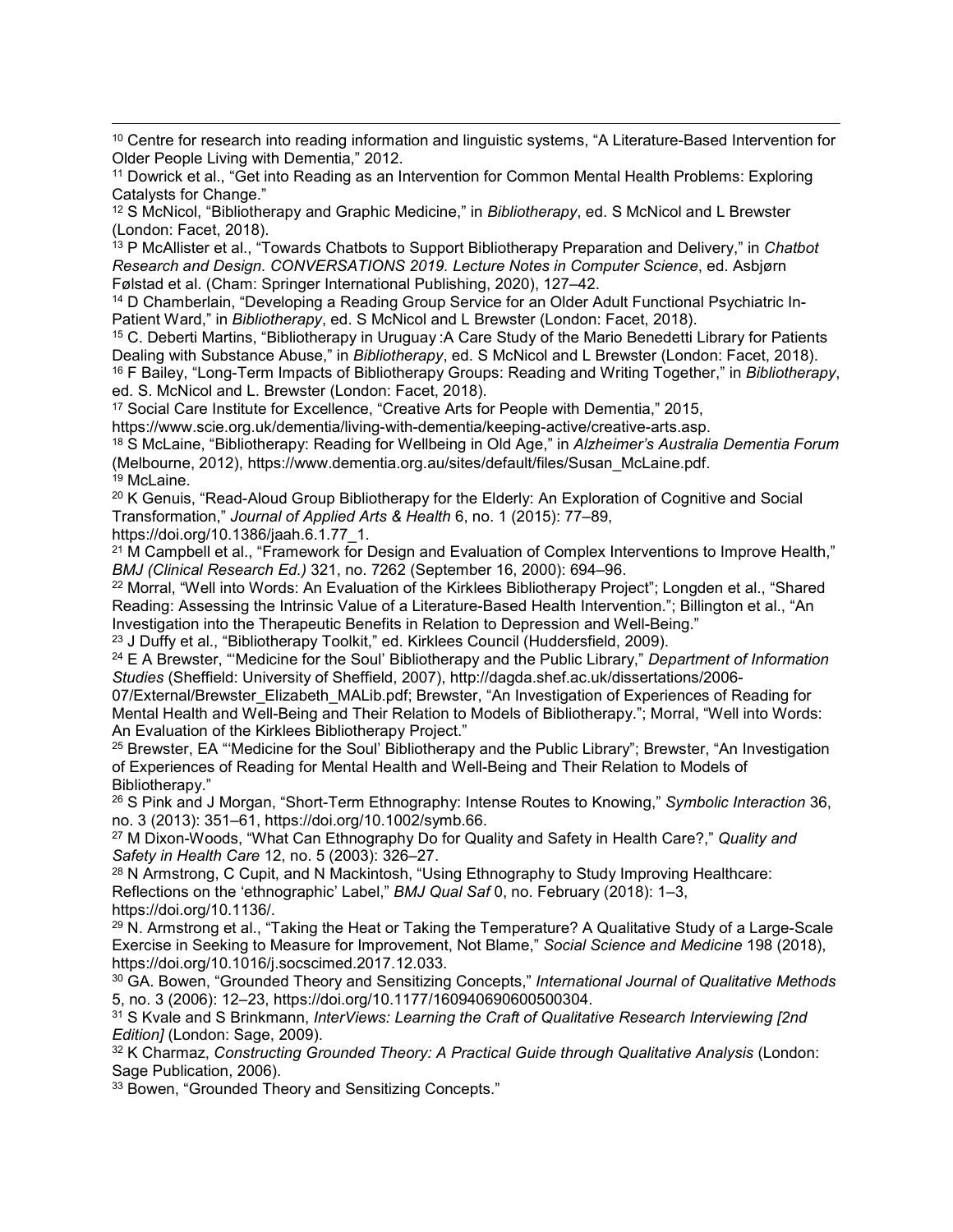34 N Mead and P Bower, "Patient-Centredness: A Conceptual Framework and Review of the Empirical Literature.," *Social Science & Medicine (1982)* 51, no. 7 (October 2000): 1087–1110, http://www.ncbi.nlm.nih.gov/pubmed/11005395.

<sup>35</sup> T Kitwood, *Dementia Reconsidered: The Person Comes First* (Buckingham: Open University Press, 1997).

<sup>36</sup> The Health Foundation, "Person-Centred Care Made Simple What Everyone Should Know about Person-Centred Care," 2016.

<sup>37</sup> Brodman (1942) quoted in J.C Hynes, "Library Work with Brain Damaged Patients: A New Mode of Bibliotherapy," *Bulletin of the Medical Library Association* 60, no. 2 (1972): 333–39.

<sup>38</sup> S Hornby and B Glass, eds., *Reader Development in Practice: Bringing Literature to Readers* (London: Facet, 2008).

<sup>39</sup> Centre for research into reading information and linguistic systems, "A Literature-Based Intervention for Older People Living with Dementia."

<sup>40</sup> Centre for research into reading information and linguistic systems.

<sup>41</sup> S Hodge, J Robinson, and P Davis, "Reading between the Lines: The Experiences of Taking Part in a Community Reading Project," *Medical Humanities* 33 (2007): 100–104,

https://doi.org/10.1136/jmh.2006.000256; Brewster, "An Investigation of Experiences of Reading for Mental Health and Well-Being and Their Relation to Models of Bibliotherapy."

<sup>42</sup> E A Brewster, "An Investigation of Experiences of Reading for Mental Health and Well-Being and Their Relation to Models of Bibliotherapy ," *Information School* (Sheffield: University of Sheffield, 2011).

### **Bibliography**

- Armstrong, N., L. Brewster, C. Tarrant, R. Dixon, J. Willars, M. Power, and M. Dixon-Woods. "Taking the Heat or Taking the Temperature? A Qualitative Study of a Large-Scale Exercise in Seeking to Measure for Improvement, Not Blame." *Social Science and Medicine* 198 (2018). https://doi.org/10.1016/j.socscimed.2017.12.033.
- Armstrong, N, C Cupit, and N Mackintosh. "Using Ethnography to Study Improving Healthcare: Reflections on the 'ethnographic' Label." *BMJ Qual Saf* 0, no. February (2018): 1–3. https://doi.org/10.1136/.

Bailey, F. "Long-Term Impacts of Bibliotherapy Groups: Reading and Writing Together." In *Bibliotherapy*, edited by S. McNicol and L. Brewster. London: Facet, 2018.

- Billington, J, C Dowrick, A Hamer, J Robinson, and C Williams. "An Investigation into the Therapeutic Benefits in Relation to Depression and Well-Being." Edited by University of Liverpool and Liverpool Primary Care Trust. Liverpool, 2010. http://thereader.org.uk/getinto-reading/research/.
- Bowen, GA. "Grounded Theory and Sensitizing Concepts." *International Journal of Qualitative Methods* 5, no. 3 (2006): 12–23. https://doi.org/10.1177/160940690600500304.
- Brewster, E A. "An Investigation of Experiences of Reading for Mental Health and Well-Being and Their Relation to Models of Bibliotherapy." *PhD, Information School*. University of Sheffield, 2011. http://etheses.whiterose.ac.uk/2006/.
	- ———. "'Medicine for the Soul' Bibliotherapy and the Public Library." *Department of Information Studies*. Sheffield: University of Sheffield, 2007. http://dagda.shef.ac.uk/dissertations/2006- 07/External/Brewster\_Elizabeth\_MALib.pdf.
- Brewster, L. "Murder by the Book: Using Crime Fiction as a Bibliotherapeutic Resource." *Medical Humanities* 43, no. 1 (2017). https://doi.org/10.1136/medhum-2016-011069.
	- ———. "Bibliotherapy: A Critical History." In *Bibliotherapy*, edited by S McNicol and L. Brewster. London: Facet, 2018.
	- ———. "Books on Prescription: Bibliotherapy in the United Kingdom." *Journal of Hospital Librarianship* 9, no. 4 (2009): 399–407. https://doi.org/10.1080/15323260903253456.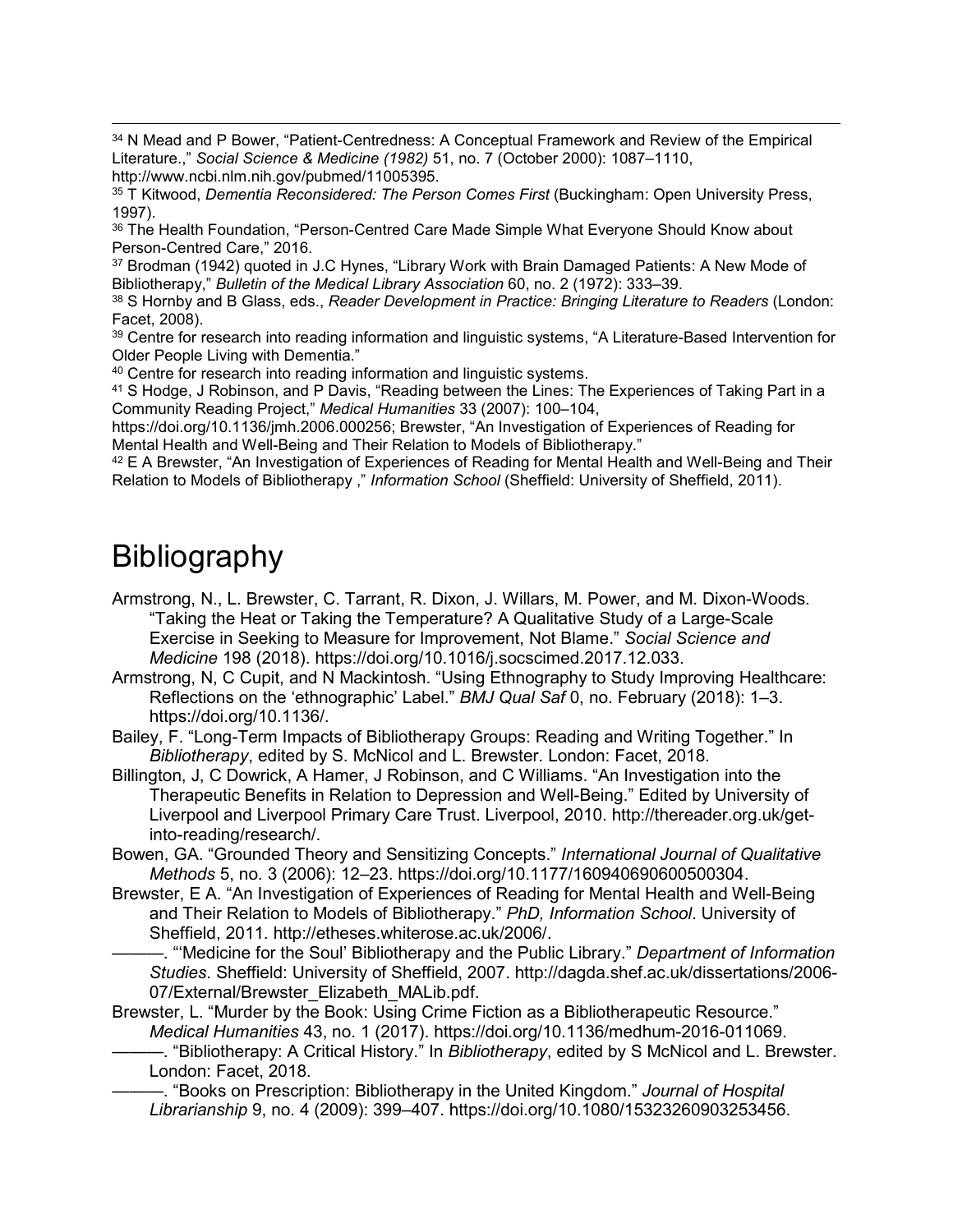- $\overline{a}$ Campbell, M, R Fitzpatrick, A Haines, A L Kinmonth, P Sandercock, D Spiegelhalter, and P Tyrer. "Framework for Design and Evaluation of Complex Interventions to Improve Health." *BMJ (Clinical Research Ed.)* 321, no. 7262 (September 16, 2000): 694–96.
- Centre for research into reading information and linguistic systems. "A Literature-Based Intervention for Older People Living with Dementia," 2012.
- Chamberlain, D. "Developing a Reading Group Service for an Older Adult Functional Psychiatric In-Patient Ward." In *Bibliotherapy*, edited by S McNicol and L Brewster. London: Facet, 2018.
- Charmaz, K. *Constructing Grounded Theory: A Practical Guide through Qualitative Analysis*. London: Sage Publication, 2006.
- Cohen, L J. "Bibliotherapy: The Experience of Therapeutic Reading from the Perspective of the Adult Reader." *School of Education, Health, Nursing and Arts Professions*. New York: University of New York, 1992.
- Davis, J, A Macmillan, G Mair, K McDonnell, and M Weston. "Step into the World of Books: Final Report of the Get Into Reading Project 2004-5." Liverpool: University of Liverpool, 2005.
- Deberti Martins, C. "Bibliotherapy in Uruguay :A Care Study of the Mario Benedetti Library for Patients Dealing with Substance Abuse." In *Bibliotherapy*, edited by S McNicol and L Brewster. London: Facet, 2018.
- Dixon-Woods, M. "What Can Ethnography Do for Quality and Safety in Health Care?" *Quality and Safety in Health Care* 12, no. 5 (2003): 326–27.
- Dowrick, C, J Billington, J Robinson, A Hamer, and C Williams. "Get into Reading as an Intervention for Common Mental Health Problems: Exploring Catalysts for Change." *Medical Humanities* 38, no. 1 (2012). https://doi.org/10.1136/medhum-2011-010083.
- Duffy, J, J Haslam, L Holl, and J Walker. "Bibliotherapy Toolkit." Edited by Kirklees Council. Huddersfield, 2009.
- Frude, N. "Bibliotherapy as a Means of Delivering Psychological Therapy." *Clinical Psychology* 39 (2004): 8–10.
- Genuis, K. "Read-Aloud Group Bibliotherapy for the Elderly: An Exploration of Cognitive and Social Transformation." *Journal of Applied Arts & Health* 6, no. 1 (2015): 77–89. https://doi.org/10.1386/jaah.6.1.77\_1.
- Hicks, D, C Creaser, H Greenwood, V Spezi, S White, and N Frude. "Public Library Activity in the Areas of Health and Well-Being: Final Report." Edited by Museums Libraries and Archives Council. London, 2010. http://research.mla.gov.uk/evidence/viewpublication.php?dm=nrm&pubid=1068.
- Hodge, S, J Robinson, and P Davis. "Reading between the Lines: The Experiences of Taking Part in a Community Reading Project." *Medical Humanities* 33 (2007): 100–104. https://doi.org/10.1136/jmh.2006.000256.
- Hornby, S, and B Glass, eds. *Reader Development in Practice: Bringing Literature to Readers*. London: Facet, 2008.
- Hynes, J.C. "Library Work with Brain Damaged Patients: A New Mode of Bibliotherapy." *Bulletin of the Medical Library Association* 60, no. 2 (1972): 333–39.
- Kitwood, T. *Dementia Reconsidered: The Person Comes First*. Buckingham: Open University Press, 1997.
- Kvale, S, and S Brinkmann. *InterViews: Learning the Craft of Qualitative Research Interviewing [2nd Edition]*. London: Sage, 2009.
- Longden, E, P Davis, J Billington, S Lampropoulou, G Farrington, F Magee, E Walsh, and R Corcoran. "Shared Reading: Assessing the Intrinsic Value of a Literature-Based Health Intervention." *Medical Humanities*, June 12, 2015, 1–8. https://doi.org/10.1136/medhum-2015-010704.
- McAllister, P, J Kerr, M McTear, M Mulvenna, R Bond, K Kirby, J Morning, and D Glover.